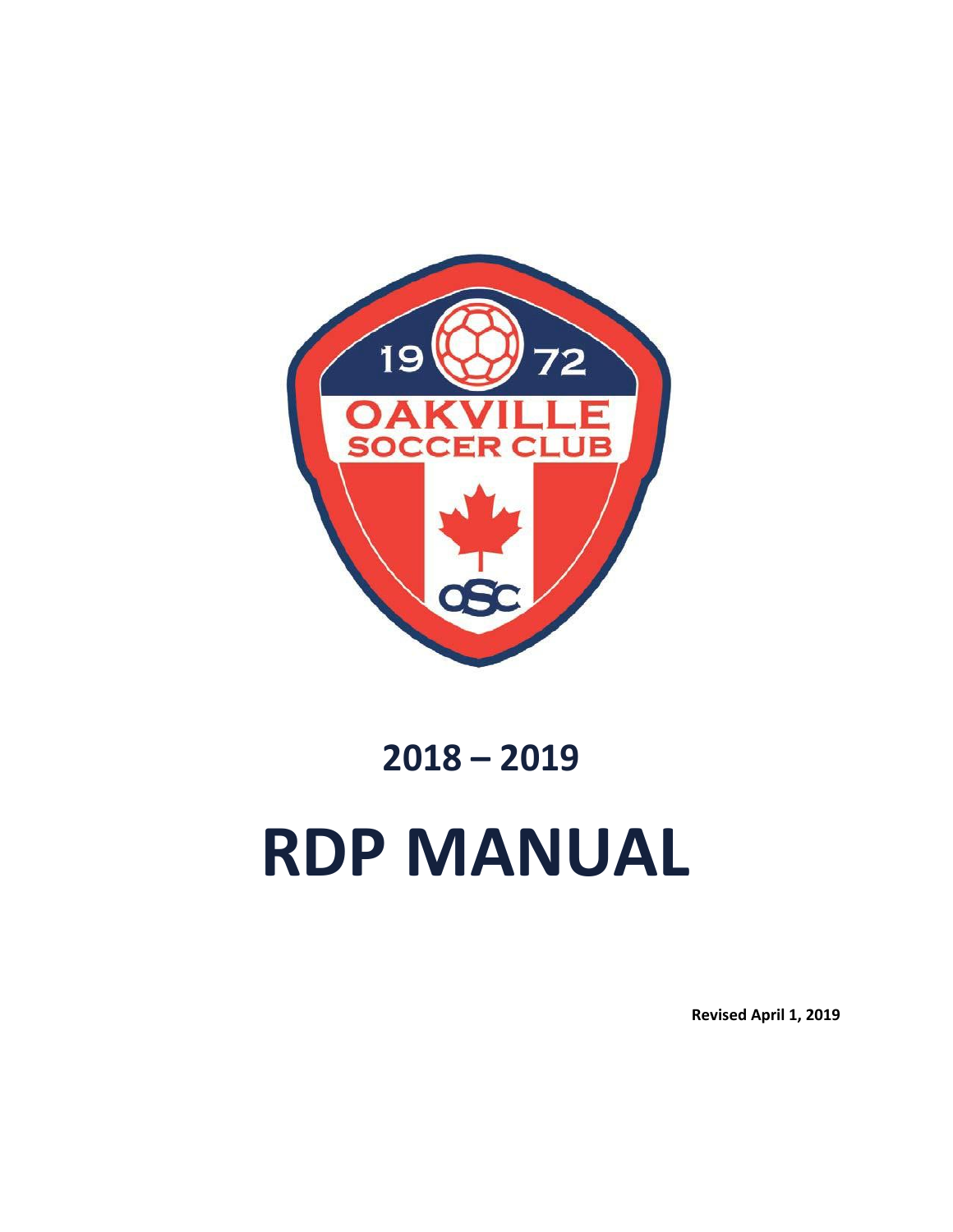## **TABLE OF CONTENTS**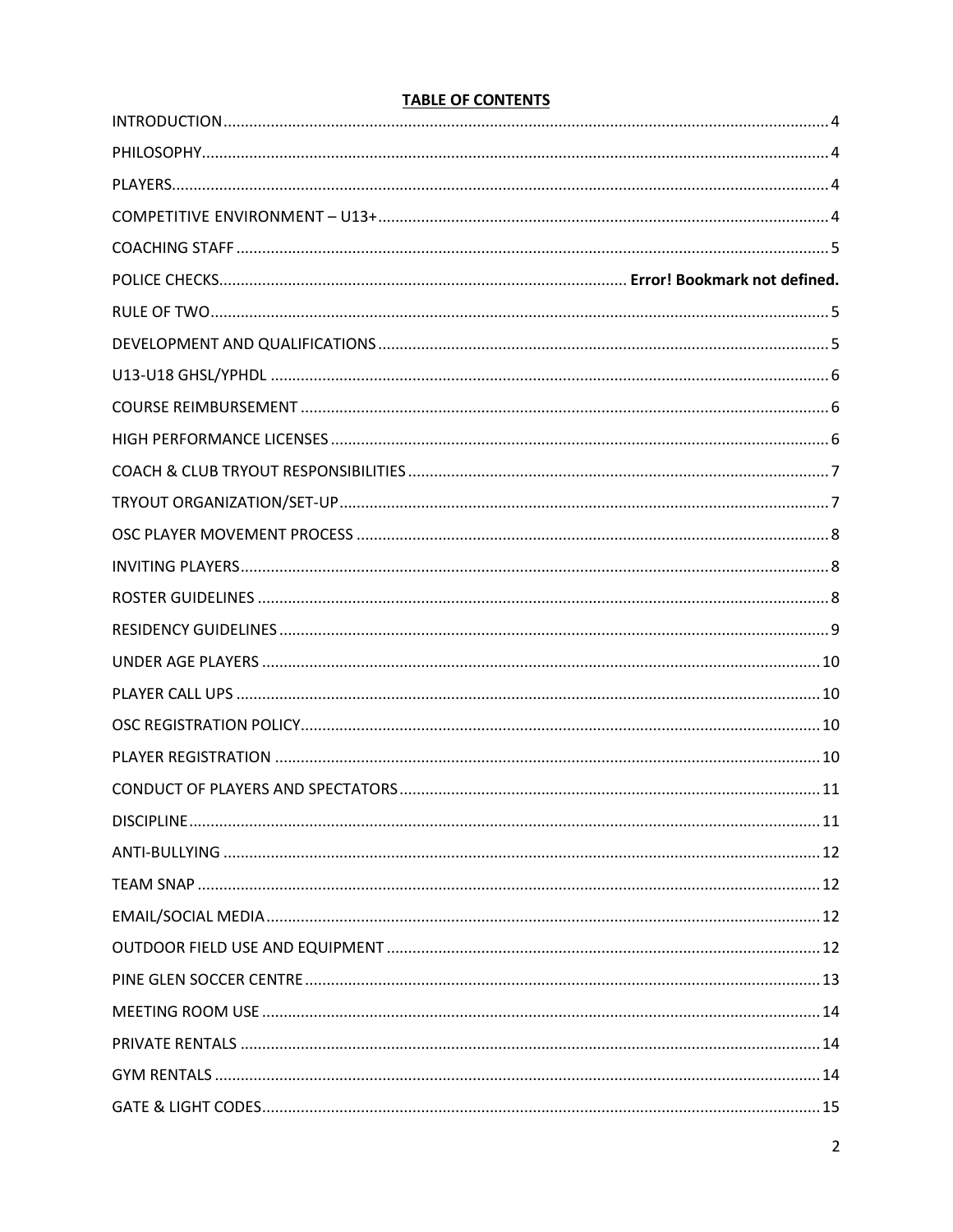Contents of the manual subject to change at the discretion of the Oakville Soccer Club. It is the responsibility of Team Officials to check for updates.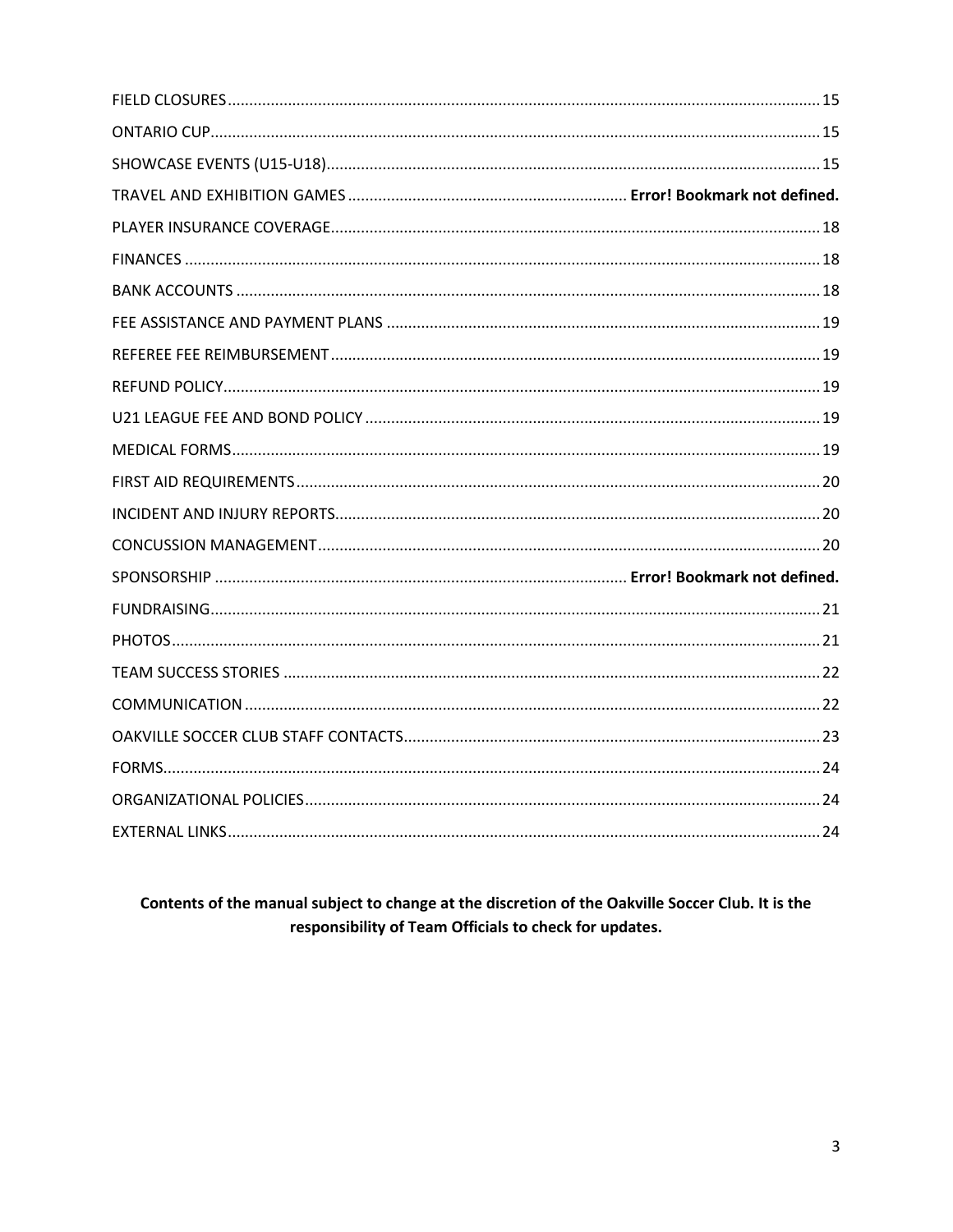#### <span id="page-3-0"></span>**INTRODUCTION**

These guidelines have been established by the Oakville Soccer Club (OSC) for the U13-U18 Rep Development Program (RDP) and the U21 Senior Soccer Program. To deliver consistent programs, it is important that everyone follow these guidelines as well as our [Club By-Laws](http://www.oakvillesoccer.ca/images/publications/2016/club-info/org-policies/osc-general-by-law-1-2015.pdf) an[d Code of Conduct.](http://www.oakvillesoccer.ca/images/publications/2015/Club-Info/osc-fair-play-code-of-conduct.pdf) The guidelines are for your benefit in helping you throughout the year.

For more information on the Ontario Player Development League (OPDL) please visit <https://www.opdl.ca/>

#### **OAKVILLE WILD**

The Oakville Soccer Club's official team name and secondary brand is the 'Oakville Wild'. Teams are not to adopt any other team names. The Oakville Wild logo is never to replace the Club's crest, and serves as an additional brand tool for the Club and its teams.

### <span id="page-3-1"></span>**PHILOSOPHY**

At OSC we believe in a "Positive Soccer Experience." Everyone at OSC deserves the opportunity to develop their abilities to their full potential.

Skill development is the primary goal for all youth players. As players mature, they need to be given the freedom to move up or down the competitive spectrum, depending on what environment best meets their developmental stage.

### <span id="page-3-2"></span>**PLAYERS**

Any player as well as his/her parents who are interested in being part of the RDP at OSC must agree to our philosophy, and must have a clear understanding that player development is ongoing. It is important to understand that selection to a team roster is not a permanent placement - players develop at different rates. Selection to an RDP team roster is simply an indication of where a player is in relation to his or her peers at that particular point in time. Players who improve and develop will be given the opportunity to play at a higher level if it is the correct environment for their development. Likewise, players who do not continue to progress consistently may need to move to a less competitive environment.

Our goal is to provide each player with the opportunity to play at a level that meets his or her developmental needs. In order to create this environment and build a culture of skill development, we expect all players being asked to move up or down to make themselves available to the inquiring team. For any questions specific to your child's team the first line of communication must be with the head coach of the team. If the question is administrative then the head coach will direct that question to the Technical Programs Coordinator. If further communication is required please contact the Senior Technical Director.

#### <span id="page-3-3"></span>**COMPETITIVE ENVIRONMENT – U13+**

OSC will endeavor to create a competitive environment that meets the needs of every player in the RDP, in accordance with the [LTPD Soccer For Life Framework,](http://www.canadasoccer.com/files/CSA_2009_W2WC_Brochure_EN.pdf) and will allow players the opportunity to develop at their own pace. As such, OSC will be taking part in the following competitive environments:

Ontario Player Development League (OPDL): U13+ Golden Horseshoe Soccer League (GHSL): U14-U18 Youth Peel Halton Development League (YPHDL): U13-U18 Ontario Soccer League (OSL): U21 Ontario Women's Soccer League (OWSL): U21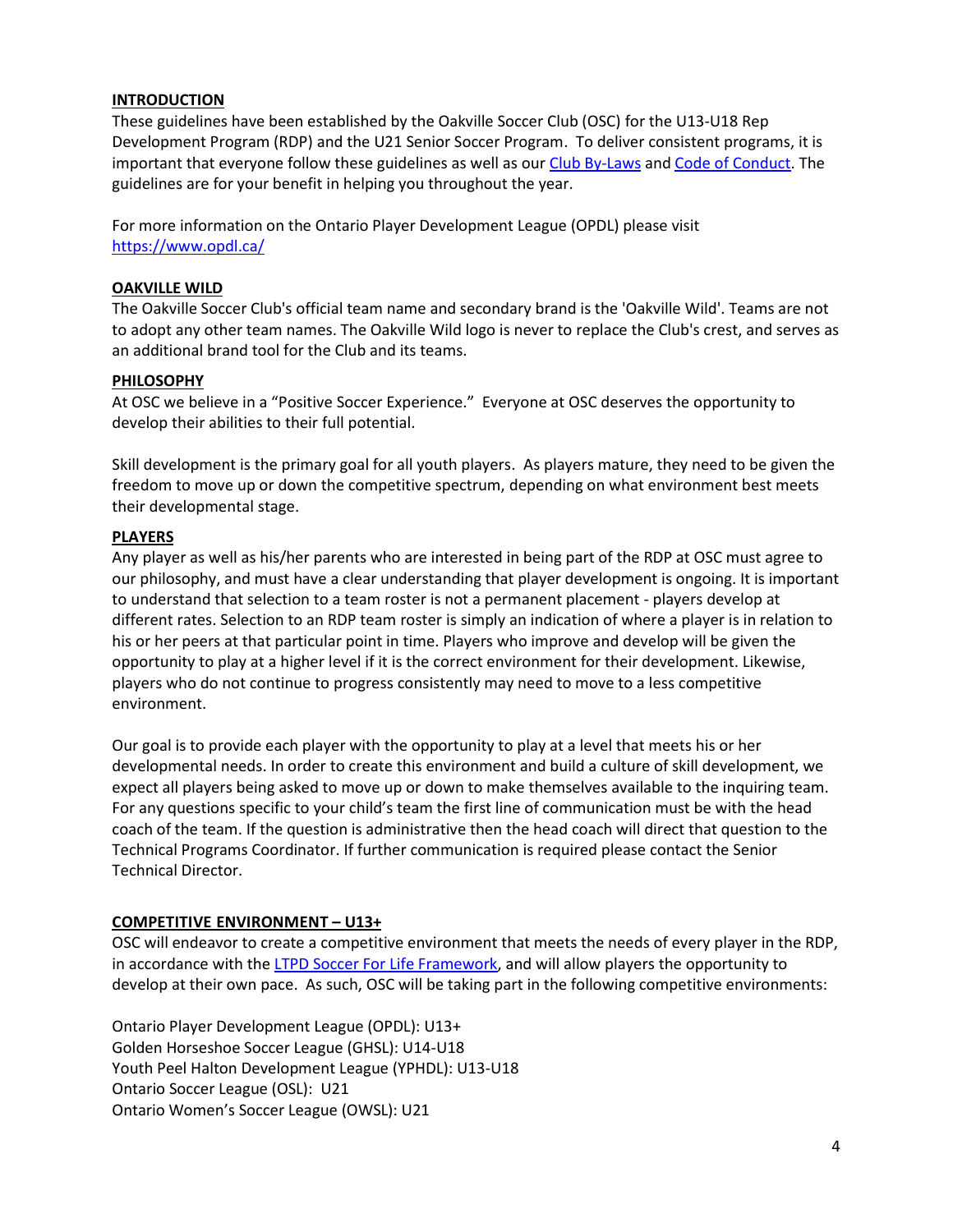### <span id="page-4-0"></span>**COACHING STAFF**

The Senior Technical Director, along with the Director of Coach Development, will select and hire the Head Goalkeeper Coach, OPDL Head and Assistant Coaches and the A, B and C Team Head Coaches.

Additional Technical Support for Coaches includes:

- John Moreira Head Goalkeeper Coach
- Derek Salvador Strength and Conditioning Coach

Additional Technical Programs:

- Goalkeeper Program
- Summer Camps

All Team Officials are expected to abide by OSC's [Coach & Manager Code of Conduct.](http://www.oakvillesoccer.ca/images/publications/2016/club-info/org-policies/osc-coach-manager-code-of-conduct.pdf)

#### **POLICE CHECKS**

**A Vulnerable Sector Screening must be obtained and submitted to the Club by all team staff members prior to the start of the fall/winter program.** A receipt indicating that you have applied for your screening must be submitted within seven days of your appointment. Screenings must be updated every two years as per OSC Policy, regardless of any written expiry dates on the document. It is the individual's responsibility to make sure that they have met this requirement and have submitted all required documentation to the Club.

The Club will reimburse the cost of the screening only upon **receipt of the original document and if all the coaching course requirements have been met.** A photocopy of the document can be made for your records.

A photocopy will also be accepted by the Club; however, reimbursement will not be processed.

Reimbursements will be processed by the end of the season in which they were received.

**New in 2019** – The Oakville Soccer Club has partnered with Sterling Talent Solutions and now offers online screening services online<https://www.mybackcheck.com/Public/Login.aspx> The cost is invoiced directly to the Club and a copy of the screening is available for the Club to download once it is completed.

#### <span id="page-4-1"></span>**RULE OF TWO**

When any Team Official (Coach, Assistant Coach, Manager or Assistant Manager) is in a potentially vulnerable situation or any one-on-one situations with a player(s) (ex. locker room or meeting room), another Team Official, adult of the same gender, or the parent/guardian of the player(s) must be present.

#### <span id="page-4-2"></span>**DEVELOPMENT AND QUALIFICATIONS**

All coaches are encouraged to continue their coaching education and are required to hold the following certificates/licenses to be carded to a team:

#### **U13 OPDL**

 Head Coach requires a minimum National B Part 1 (formerly known as the Provincial B) License, Making Ethical Decisions, Respect in Sport and Making Headway. The next step would be a National B License.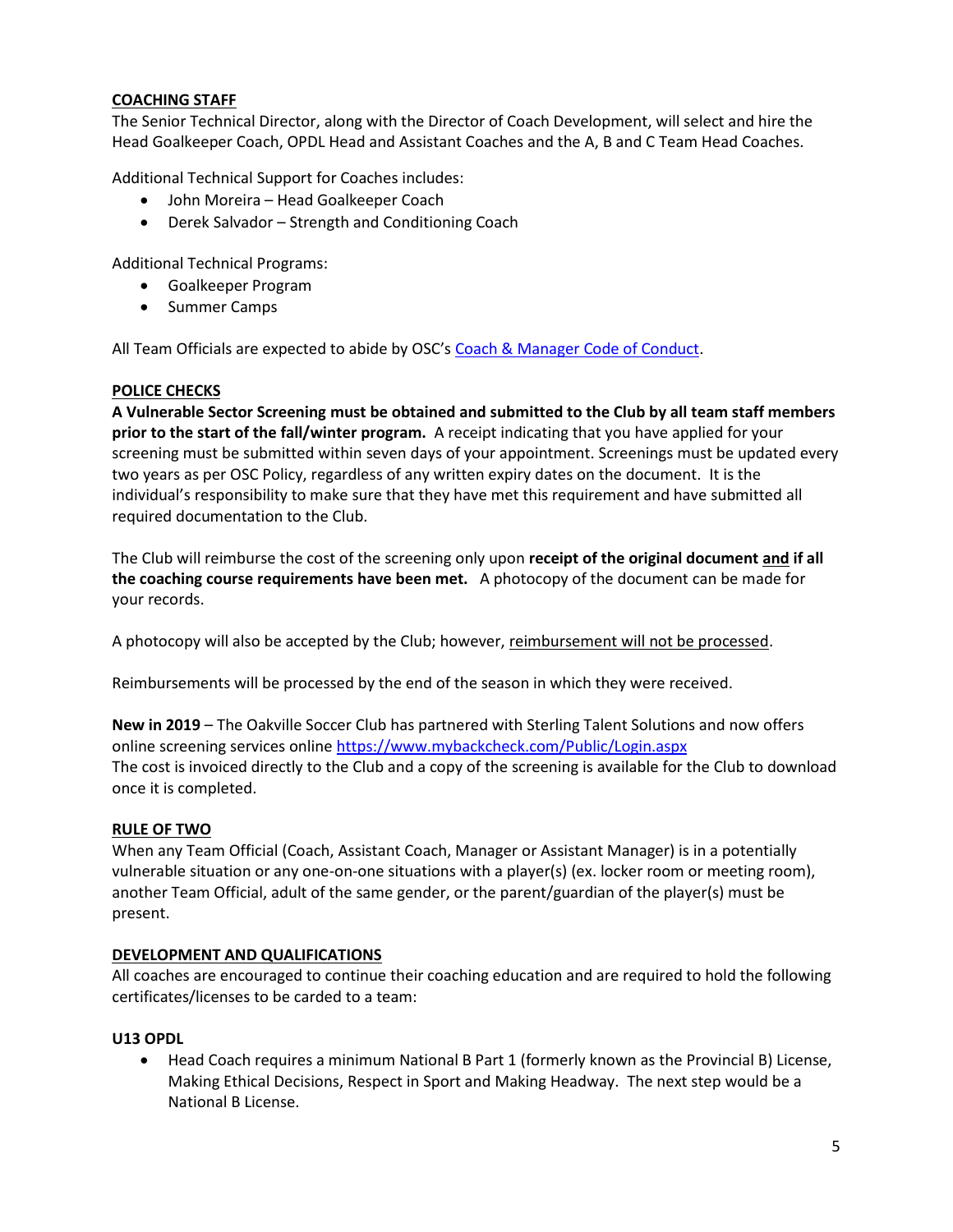- Assistant Coach requires a minimum C License, Making Ethical Decisions, Respect in Sport and Making Headway.
- All require a valid vulnerable sector screening dated within the last two years.

#### **U14 OPDL**

- Head Coach requires a minimum National B License, Making Ethical Decisions, Respect in Sport and Making Headway.
- Assistant Coach requires a minimum C License, Making Ethical Decisions, Respect in Sport and Making Headway.
- All require a valid vulnerable sector screening dated within the last two years.

## <span id="page-5-0"></span>**U13-U18 GHSL/YPHDL**

- Head Coach requires a minimum Soccer for Life, Making Ethical Decisions, Respect in Sport and Making Headway.
- Assistant Coach requires a minimum Soccer for Life, Making Ethical Decisions, Respect in Sport and Making Headway.
- All require a valid vulnerable sector screening dated within the last two years.

As of **January 2017**, all Head Coaches, Assistant Coaches and Volunteer Coaches will be required to have the minimum OSA LTPD certification for the age group they are coaching as per above. Previous certificates such as the Child/Youth and Senior certificates are no longer valid. All high-performance licenses, including the former Pre-B, expire after five years from the date they were acquired. If you have any questions regarding licensing or expiry, please contact the Director of Coach Development.

#### <span id="page-5-1"></span>**COURSE REIMBURSEMENT**

The Director of Coach Development must approve any coaches applying to take coaching licenses in advance. Coaches who apply on their own without prior approval will not be reimbursed by the club pass or fail.

For the Soccer for Life certification, the Club will reimburse 50% once the following criteria have been met:

- Proof of successful completion of **all four required courses** (as outlined in the Development and Qualifications section of this manual).
- A valid vulnerable sector screening.
- Completion of a coach's card requirements and registration form.

The remaining 50% will be refunded at the end of the following spring/summer season of satisfactory coaching resulting in 100% cost coverage by the club.

#### <span id="page-5-2"></span>**HIGH PERFORMANCE LICENSES**

The Senior Technical Director must approve any coaching registration in any of the CSA/OSA High Performance coaching licenses (C License, Provincial B, National B or National A).

- Reimbursement is for **course fee only** (including assessment fees).
- For the C license after completion of assessment 50% reimbursement will be given and the remaining 50% at the end of the proceeding spring/summer season of satisfactory coaching.
- For all other high performance licenses after successful completion of assessment and **a copy of the license/certificate and receipt of payment of course fees has been received by the Club**.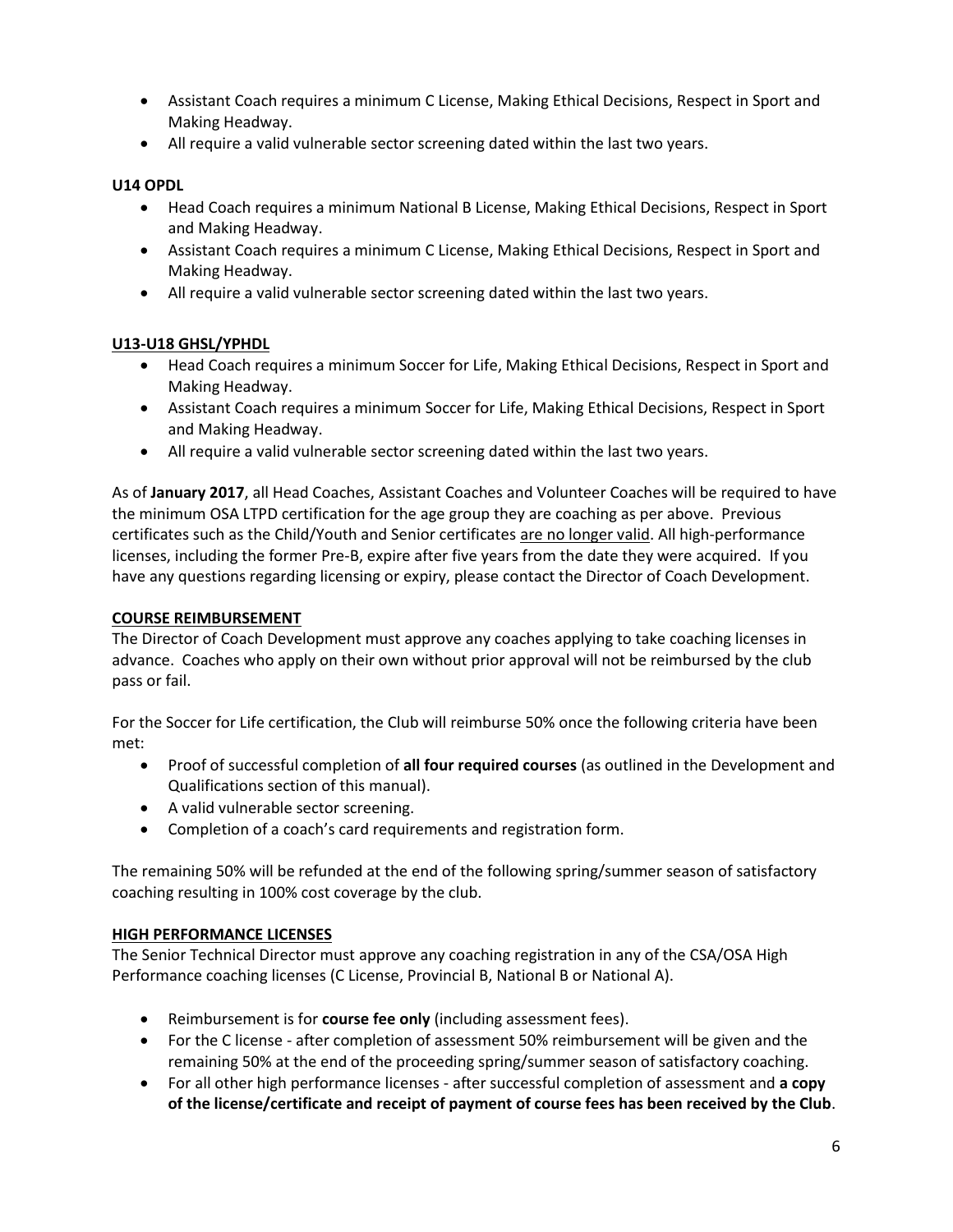50% reimbursement will be given once the certification is received and the remaining 50% at the end of the proceeding spring/summer season of satisfactory coaching.

## **Coaches must actively be coaching at the Club to be eligible for reimbursement for any and all Coaching courses**.

As of January 2017, any coach wishing to take UEFA licenses must do so at their own expense.

Coaching course dates and location can be found [here.](http://www.oakvillesoccer.ca/coaching-resources/adp-rdp/coaching-development)

\*\*If you have any questions about licenses/certifications, please contact the Director of Coach Development.\*\*

## <span id="page-6-0"></span>**COACH & CLUB TRYOUT RESPONSIBILITIES**

#### **U13-U18 Club Responsibilities**

- Schedule tryout dates/times to coincide with the end of league play.
- Notification via the Club website regarding these dates.
- Communication to House League membership.
- Provide registration lists for pre-registered players.
- Player check-in and t-shirt distribution at the first tryout session
- Club will send confirmed players (as identified by head coach) a registration email.

#### **U13-U18 Coaches Responsibilities**

- Head Coaches to receive all preregistration lists and plan the tryouts accordingly.
- Ensure all required staff and equipment are available at each session.
- Communication regarding **successful or unsuccessful evaluations** will be the responsibility of the Head Coach, **within two days** of the final evaluation session. A template will be provided by the Club with the appropriate information regarding registration.
- Final roster, with confirmed accepted players, should be submitted to the Technical Programs Coordinator **within seven days** of the final evaluation session.

#### <span id="page-6-1"></span>**TRYOUT ORGANIZATION/SET-UP**

All Head Coaches will be responsible for the following:

- Arrive 30 minutes early to scheduled try-out.
- Conduct a Pre-tryout meeting with team officials about format, expectations, player movement, and utilization of space.
- Bring balls, cones, pinnies, equipment.
- Bring a clip board paper and pen to take notes.
- Head Coaches must be present for **all try-out sessions within their age/gender group** to help assist, even if they have made their final team selections.

Any Head Coach that is moving to a new group of players will be asked to do the following in preparation for the Fall Try-out:

• Take an opportunity to introduce yourself to the team and parents and try to observe the new group of players in a game or training session.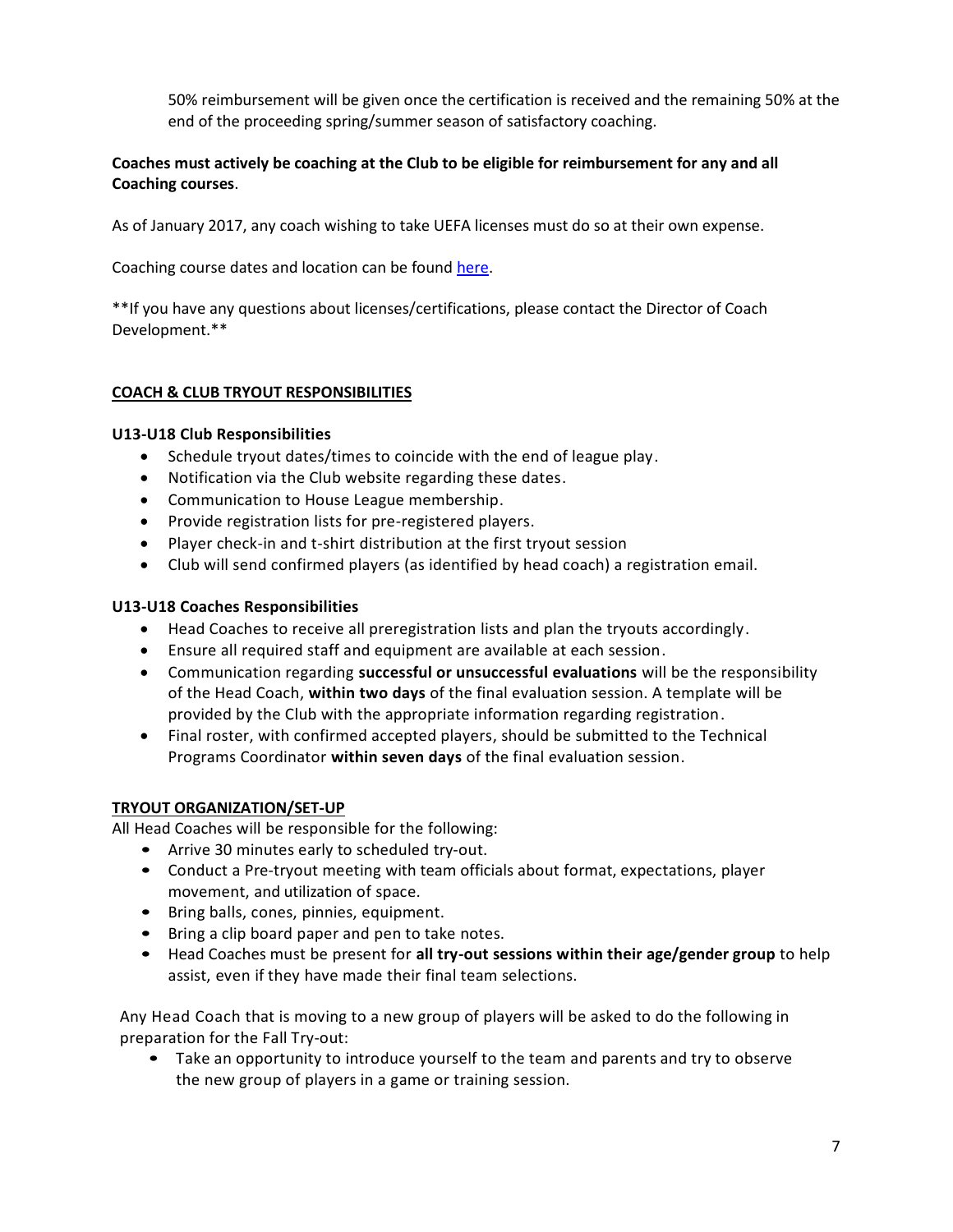- Have direct consultation with the previous coach to discuss the roster strengths and weaknesses of each player, however be open minded.
- Attend the try-out of your previous team to help assist with player identification.
- Introduce yourself to the other age group/gender Head Coaches

#### <span id="page-7-0"></span>**OSC PLAYER MOVEMENT PROCESS**

- Communication should always be face to face with player and parent.
- Keep the player and parent informed of progress throughout the season. While the frequency of these progress discussions can vary, it is recommended at least twice during the fall/winter season.
- No surprises written and verbal evaluation prior to the release of a player.
- Don't give false hope explain that you have not seen what you are looking for. You have done right by the child if you have been up front and honest.
- Unclear expectations will only cause you greater challenges when making your decisions and communicating them to players and parents.
- When you first present your concerns to the player and parents, also present a plan for the player to improve their performance.
- Inform the coach of the team you are looking to release them to, well in advance, with the understanding that the player may choose not to move to a new environment.
- Roster deadlines are in place for all RDP teams with March (date TBD annually) being the final deadline. However, if you know a player on your roster is not meeting the technical demands of the program, then we recommend you make decision sooner rather than later and speak to the player/parent. No players should be released after the final deadline date unless approved by the Senior Technical Director.
- By registering parents and players agree to these terms.

#### <span id="page-7-1"></span>**INVITING PLAYERS**

### **The Senior Technical Director must be made aware of any player being invited to tryout the program after formal tryouts have been completed.**

Invited players must receive a **minimum** of two sessions and a **maximum** of four sessions. Players will not be permitted to train with a program if they have not registered with the Club after these sessions.

When inviting new players, not currently registered at OSC (i.e. new residents), to your training environment coaches must ensure that the player completes an [OSC Participation Waiver.](http://www.oakvillesoccer.ca/images/publications/2017/adp-rdp/policies-documents/adp-participation-waiver.pdf) Players under 18 must have a parent/guardian sign the waiver**.** A copy of the waiver should be sent to the Technical Programs Coordinator.

Should the player be successful with a position in the program please notify the Technical Programs Coordinator with an updated player pool and completed player card requirements. Registration fees can be prorated once the player has opened an account at the front desk.

Please note adding a player can take two weeks (10 business days) or more depending on the volume of transactions at OSC as well as at the District.

#### <span id="page-7-2"></span>**ROSTER GUIDELINES**

Two goalkeepers are recommended per team, if both goalkeepers are at the appropriate standard for the team. They **must** be evaluated and approved by the Head Goalkeeper Coach.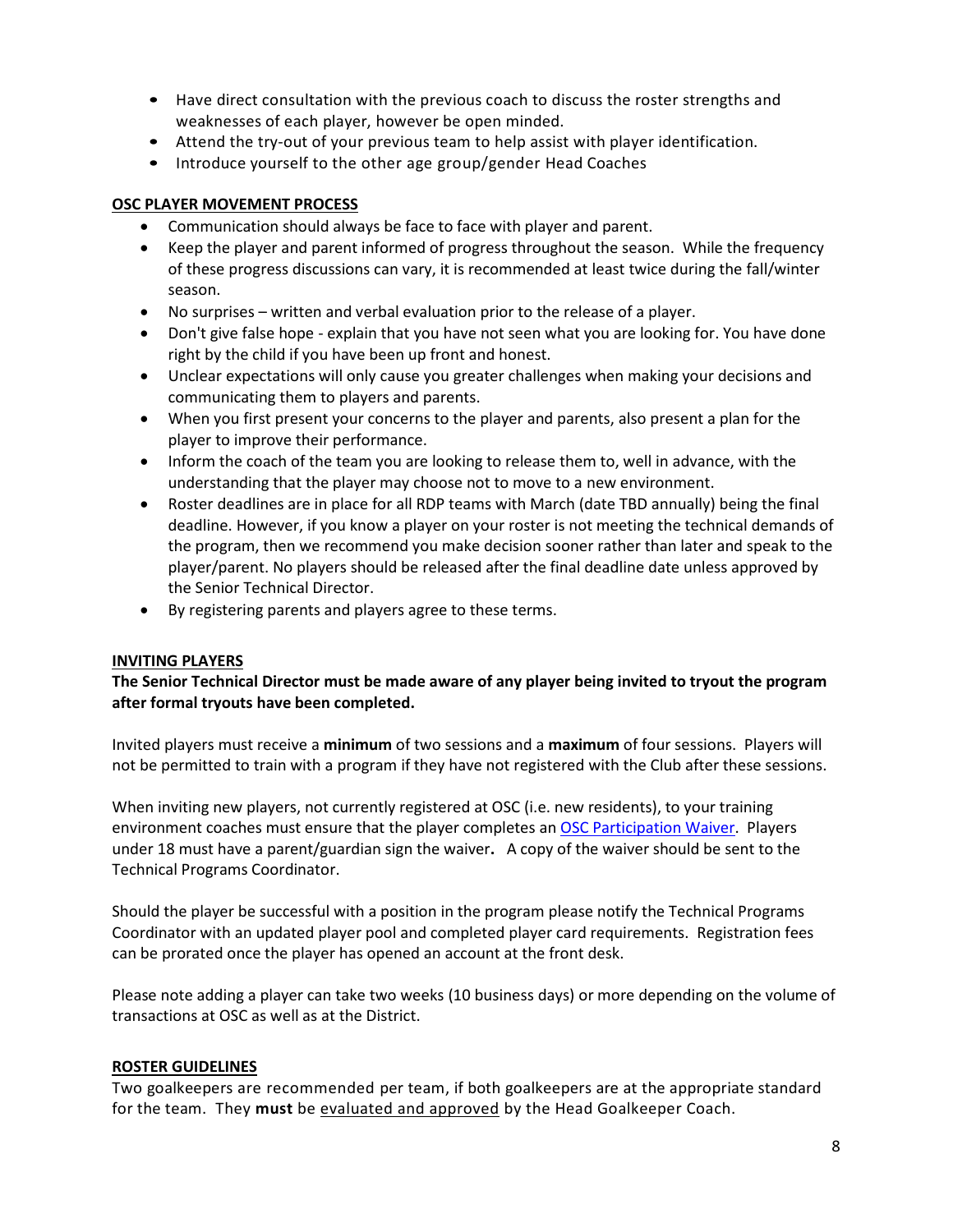The Senior Technical Director will make the final recommendations as to the team placements in leagues.

## **\*\*NEW: No team shall carry more than 20 players within the Fall/Winter training program\*\***

## **RDP Rosters and Carding Deadlines (subject to change – advanced notice will be sent)**

| U13-U15 Team Rosters | Final Roster and Player Card Deadlines - No Exceptions |  |
|----------------------|--------------------------------------------------------|--|
| A Team – 18 players  | A Team - last Friday in January                        |  |
| B Team – 18 players  | B Team - second Friday in February                     |  |
| C Team – 18 players  | C Team – last Friday in February                       |  |

| U16-U18 Team Rosters       | Final Roster and Player Card Deadlines - No Exceptions |  |
|----------------------------|--------------------------------------------------------|--|
| A Team $-16$ to 18 players | A Team - last Friday in January                        |  |
| B Team – 16 to 18 players  | B Team – second Friday in February                     |  |
| C Team $-$ 18 players      | C Team – last Friday in February                       |  |

| <b>Roster Deadlines - First 11 players</b> | <b>Final Roster and Player Card Deadline</b> |
|--------------------------------------------|----------------------------------------------|
| U21                                        | April 15 <sup>th</sup>                       |

All teams **MUST** submit their rosters, including their completed player card requirements, registration forms and player exception forms to the Club by the dates above.

#### <span id="page-8-0"></span>**RESIDENCY GUIDELINES**

A resident is defined as a person whose official residence is the Town of Oakville. As a community organization, the Oakville Soccer Club is committed to providing developmental and competitive opportunities for local players.

Teams will be required to submit a [Player Exception Form](http://www.oakvillesoccer.ca/images/publications/2017/adp-rdp/policies-documents/osc-player-exception-form.pdf) to the Senior Technical Director for written approval for each non-resident player they are requesting to register with the Club. **Please note this must be done prior to committing to the player/parent**. Exceptions are valid for one full year (fall/winter and spring/summer).

#### **A Teams:**

- Teams can carry no more than five non-Oakville residents.
- Players who have played consecutively at OSC for three year are not considered towards the five-player limit, but will be charged the Out-of-Town Residency Fee.

#### **B and C Teams:**

- Any players with a sibling currently playing in the ADP or RDP.
- Any players whose mother or father currently works at Oakville Soccer Club.
- Any player identified from the House League, House League Development or Open Development programs.
- Players who are designated in the Goalkeeper position.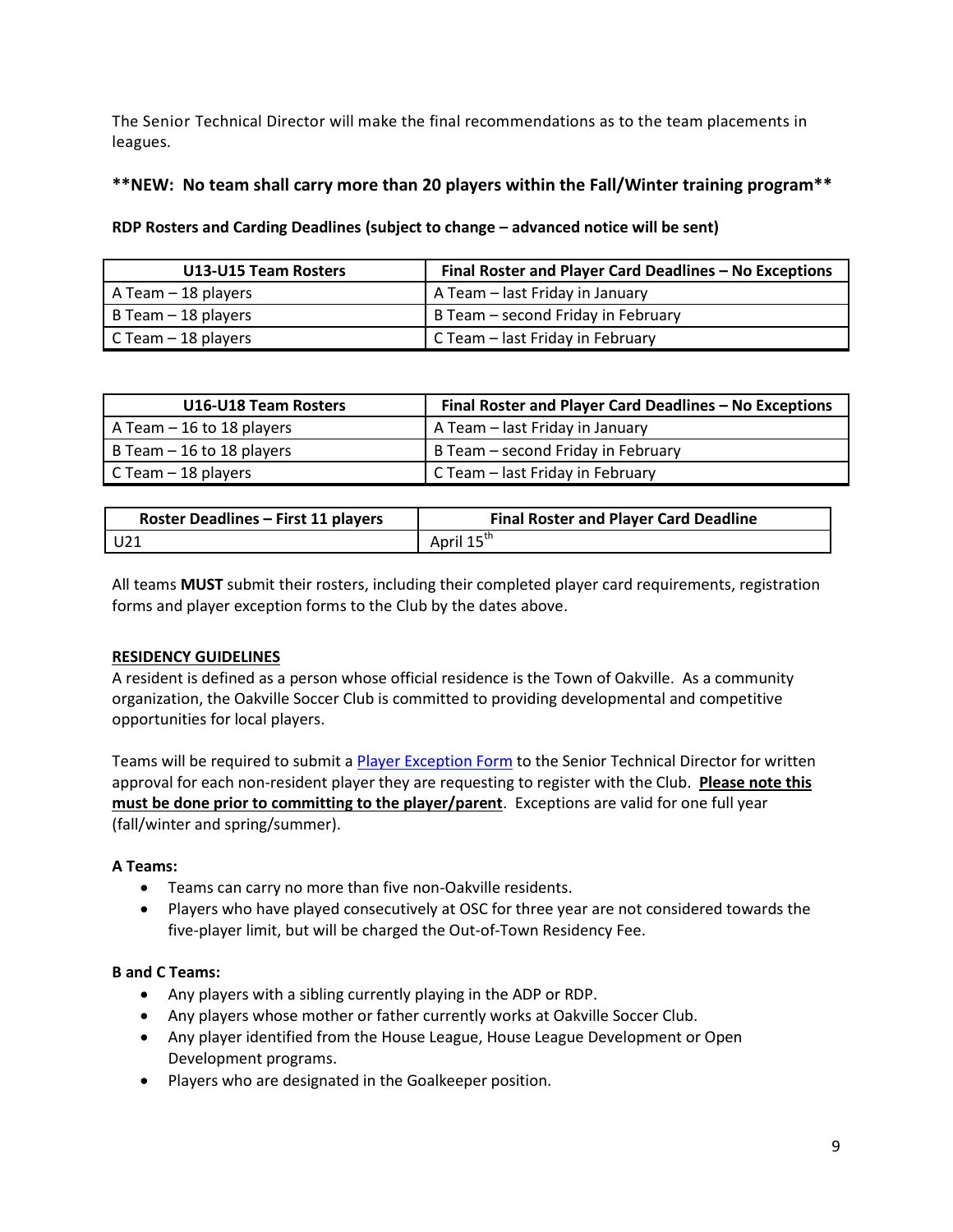## **Out-of-Town Residency Fee**

A \$10.00 out-of-town residency fee will be applied to all program registrations for players who do not reside within the Town of Oakville.

#### <span id="page-9-0"></span>**UNDER AGE PLAYERS**

Underage players **must be approved by the Senior Technical Director, prior to committing to the player/parent.** 

No players will be allowed to play up for a B or C Team unless special permission provided by the Senior Technical Director.

### <span id="page-9-1"></span>**PLAYER CALL UPS**

The following protocol will be in place when players are called up on a RDP team:

A Teams will call up players from the B Team.

B Teams will call up players from the C Team.

C Teams will call up players from the House League.

- House League call up players, must be officially carded by the Club and validated by the District
- Each team may card no more than two House League call up players unless approved by the Senior Technical Director.
- Call ups who have been carded by the Club, must only be called upon when deemed necessary and at the discretion of the Senior Technical Director can be used for any team.
- A House League call up player should not be attending every training session, only those sessions when you know in advance that they are going to play a game and there is no conflict with the House League schedule; or one training session per week.
- House League Goalkeepers are subject to registration fees if they wish to attend Goalkeeper training.
- Players who are registered in the House League should be committed to their House League team.

A Rep Coach selects 18 players – priority and commitment MUST be given to those players.

#### <span id="page-9-2"></span>**OSC REGISTRATION POLICY**

Individual players who have not paid their registration fees, in full, by the deadline (via full payment or approved payment alternative by the Finance Department) will not be allowed to participate in any training sessions or games until they have resolved their outstanding debt to the Club.

#### **If player cards are required, they will not be validated until registration is resolved.**

Please note: Members who are enrolled in the OSC Fee Assistance Program are not affected by this policy.

#### <span id="page-9-3"></span>**PLAYER REGISTRATION**

#### **General Requirements**

After fall tryouts, every player selected to participate in the RDP must accept their place in the program by registering and paying the registration fees in the corresponding program.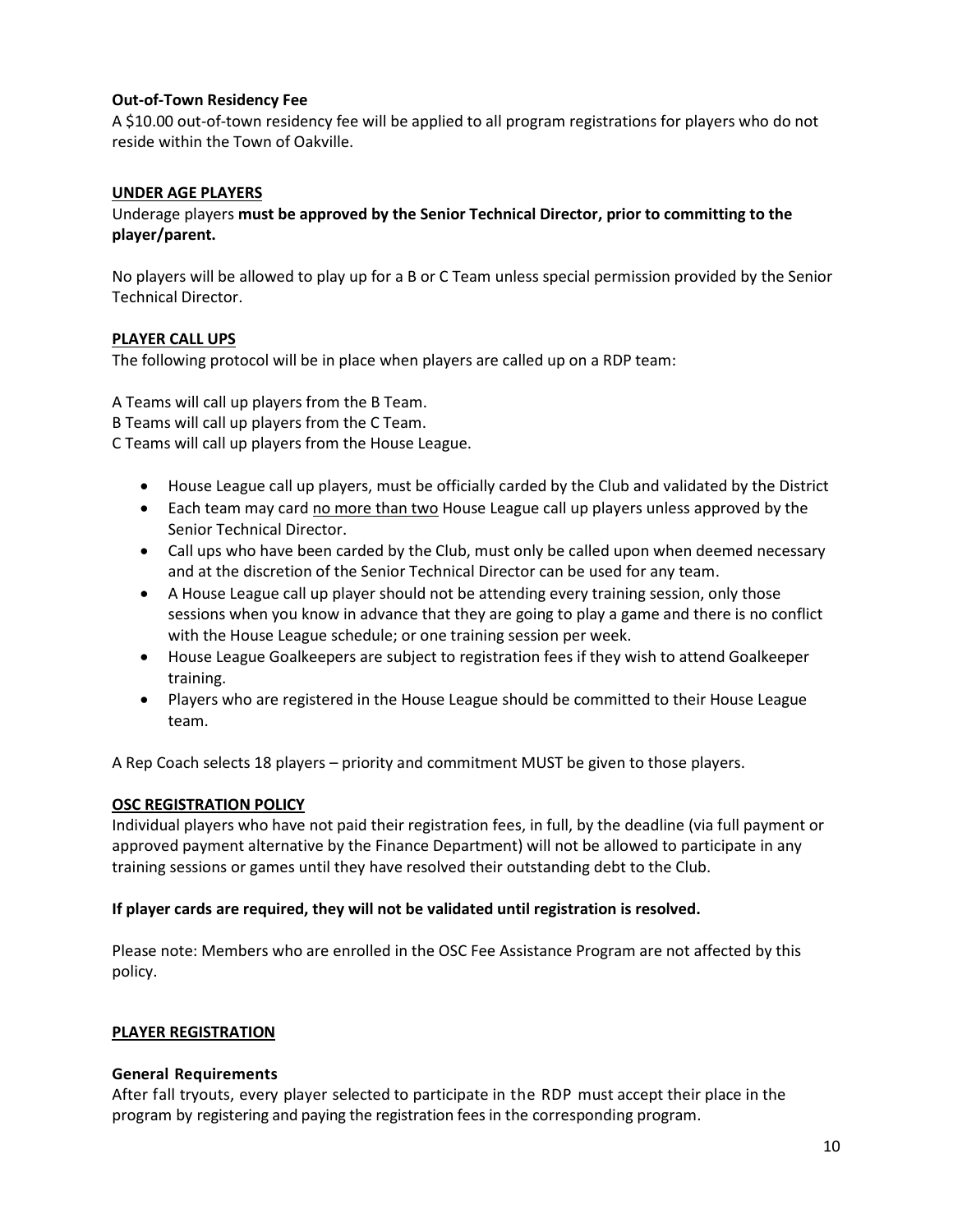- Failure to register and pay the program fee (or arrange a payment alternative with the Finance Department) will result in the player forfeiting their place in the program.
- Payment alternatives must be arranged every season it will not be assumed the player is continuing in the program. The family is responsible for the registration of the player.
- Players selected for the fall/winter RDP are not guaranteed a place in the corresponding spring/summer program.
- In addition to the OSC club registration fee, all RDP families must pay any team fees requested by the Coach or Manager and any applicable late registration fees. All fees must be paid before the Club Registrar will release the player cards.

## **Proof of Age**

Proof of age is required for all new players at OSC to create an account at the front desk. Additionally an existing player card/book OR a copy of a birth certificate or passport should be forwarded to the Technical Programs Coordinator to be submitted to the District for all new players.

### <span id="page-10-0"></span>**CONDUCT OF PLAYERS, PARENTS AND SPECTATORS**

All coaches are responsible for the conduct of their players and spectators. Remember that proper conduct applies to all games. Coaches and Clubs can be fined for inappropriate conduct of players/parents/spectators and **any fines incurred are the responsibility of the team and shall be paid from the team account with no exceptions.** Every effort should be made to educate the parents of your team that the club has a zero tolerance for abusive and unruly conduct.

OSC players must, at all times, conduct themselves not only to the letter of the FIFA laws but also the spirit of the laws as bound by the Club, District, and the Town of Oakville (see OSC's Fair Play Code of [Conduct.](http://www.oakvillesoccer.ca/images/publications/2015/Club-Info/osc-fair-play-code-of-conduct.pdf))

Game Officials are instructed to approach the Coach when they feel the fans are not conducting themselves properly. OSC has adopted a [Friendly Fan Policy](http://www.oakvillesoccer.ca/images/publications/2015/Club-Info/osc-friendly-fan-policy.pdf) – Fair Play Code of Conduct for Parents, Legal Guardians and Spectators (non-OS registrants) - and the Town of Oakville's [Good Neighbour](http://www.oakville.ca/townhall/nr-14jul16_1.html) and [Rzone](http://www.oakville.ca/townhall/hr-mng-008-001.html) Policies. It is the responsibility of the Coach to ask the fan(s) to behave in a proper manner or exit the field. If the behavior pattern does not improve the Game Official may step in as outlined in the [Friendly Fan Policy.](http://www.oakvillesoccer.ca/images/publications/2015/Club-Info/osc-friendly-fan-policy.pdf)

#### <span id="page-10-1"></span>**DISCIPLINE**

All games shall be played in accordance with th[e Laws of the Game](http://www.fifa.com/mm/document/footballdevelopment/refereeing/02/79/92/44/laws.of.the.game.2016.2017_neutral.pdf) as published by the Fédération Internationale de Football Association (FIFA) and Ontario Soccer.

Discipline is administered in compliance with OS [Discipline Policies](http://www.ontariosoccer.net/images/publications/2014/governing-documents/Section-12-Discipline.pdf) and is detailed out in OSC's [Discipline](http://www.oakvillesoccer.ca/images/publications/2015/Club-Info/osc-discipline-policy.pdf)  [Policy.](http://www.oakvillesoccer.ca/images/publications/2015/Club-Info/osc-discipline-policy.pdf)

Please refer to OSC's [Serious Occurrence Policy](http://www.oakvillesoccer.ca/images/publications/2016/club-info/org-policies/osc-serious-occurance-policy-2016.pdf) for more information

#### **OSA, PEEL HALTON DISTRICT AND LEAGUE DISCIPLINE**

 The Senior Technical Director, Director of Coach Development and the Club Head Referee must be informed immediately of any pending discipline case(s) against either the Coach or any Team Official.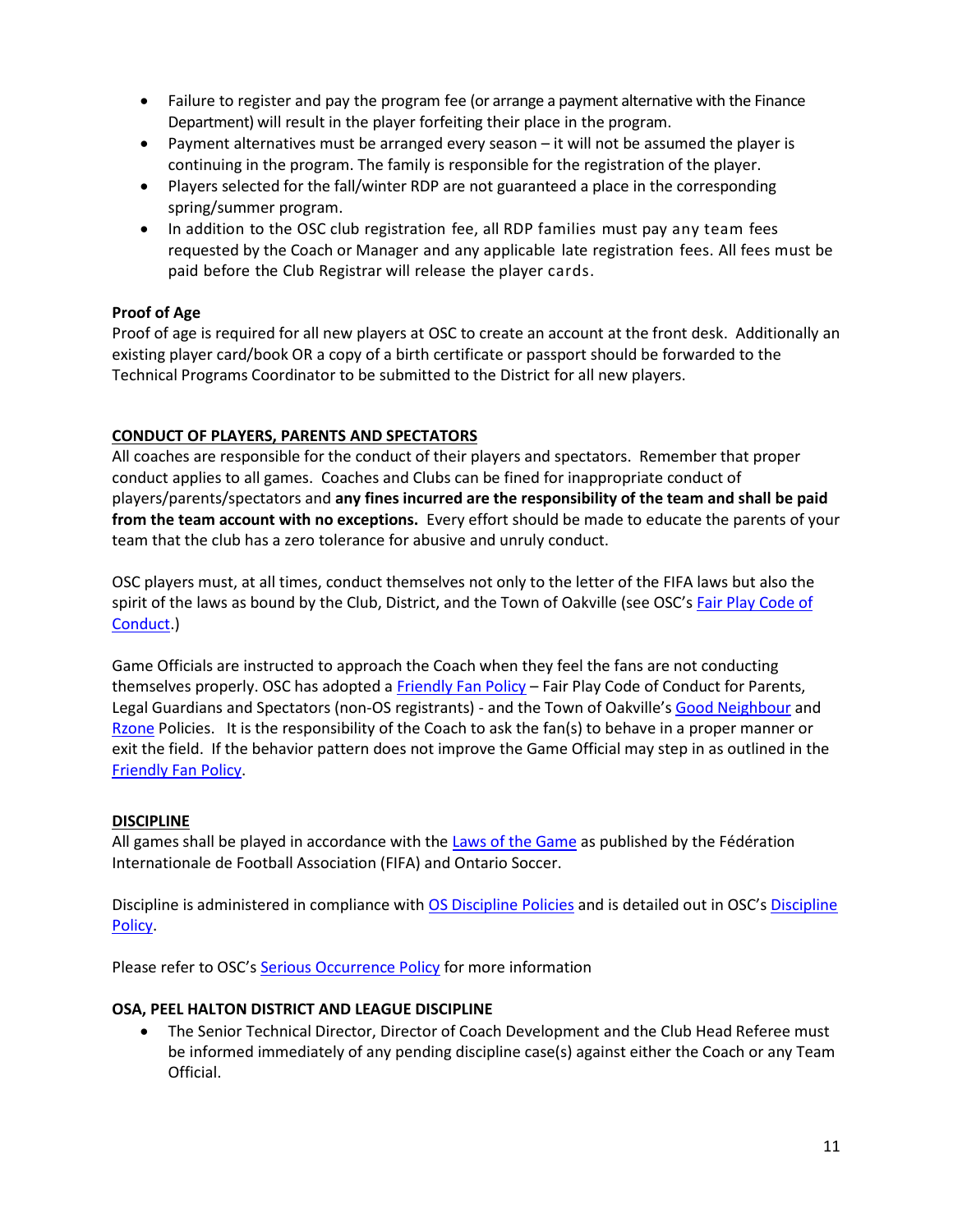- When any OSC Coach or any other registered member of your team is asked to appear before any League, District or OS discipline board or committee, they must have an OSC representative present. Attendance by the accused is mandatory, proxy is not acceptable.
- The team must pay for all fines levied against any team member (officials and players). OSC shall not be responsible for any fines. The leagues will fine the Club who in turn will invoice the team accordingly. OSC also reserves the right to add additional fines up to \$250.00 above the league fine if the offending Team Official is deemed especially negligent or has repeated discipline issues.
- The team is responsible for payments of bonds, if the bond if forfeited due to any disciplinary penalty or for any other reason.
- If a player is suspended by the league, the team is responsible for any cost associated with this process will be passed onto the team.

## <span id="page-11-0"></span>**ANTI-BULLYING**

Please refer to OSC's [Anti-Bullying Policy](http://www.oakvillesoccer.ca/images/publications/2015/Club-Info/osc-anti-bullying-policy.pdf) for more information.

### <span id="page-11-1"></span>**TEAM SNAP**

The importance of having up-to-date emergency contact information must be stressed to parents. Once an account is set up for a player, parents can add to and amend their contact information and are expected to keep it current.

All teams must use Team Snap and keep it up to date. If any player chooses to leave your team, please delete them right away and submit an amended roster to the Technical Programs Coordinator along with a transfer/release document.

No team officials should be using any other means to communicate - Team Snap is an effective tool that all coaches are expected to use when sending out communication. Managers are responsible for keeping the roster and schedule up-to-date and should notify the Technical Programs Coordinator of any changes.

For Technical Support please contact Team Snap directly.

#### <span id="page-11-2"></span>**EMAIL/SOCIAL MEDIA**

Coaches are provided with an Oakville Soccer Club email address that must be used for all communication with teams/players/parents. It is the coach's responsibility to have this email set up on their personal device and to check it regularly. OSC will use this email address on our website and when communicating with our membership. If you require assistance in setting up your email account, please contact the Technical Programs Coordinator.

Effective for the spring/summer 2017 season coaches will no longer be able to forward their OSC email to their personal account.

In the interest of protecting information of minors it is imperative that OSC's [Social Media & Email Policy](http://www.oakvillesoccer.ca/images/publications/2015/Club-Info/osc-social-media-and-email-policy.pdf) be followed.

#### <span id="page-11-3"></span>**OUTDOOR FIELD USE**

- Teams cannot practice on fields prior to permits being obtained from the Town of Oakville in the spring.
- Any infraction of unauthorized use of fields will result in the immediate cancellation of the offending coaches' summer practice field permit.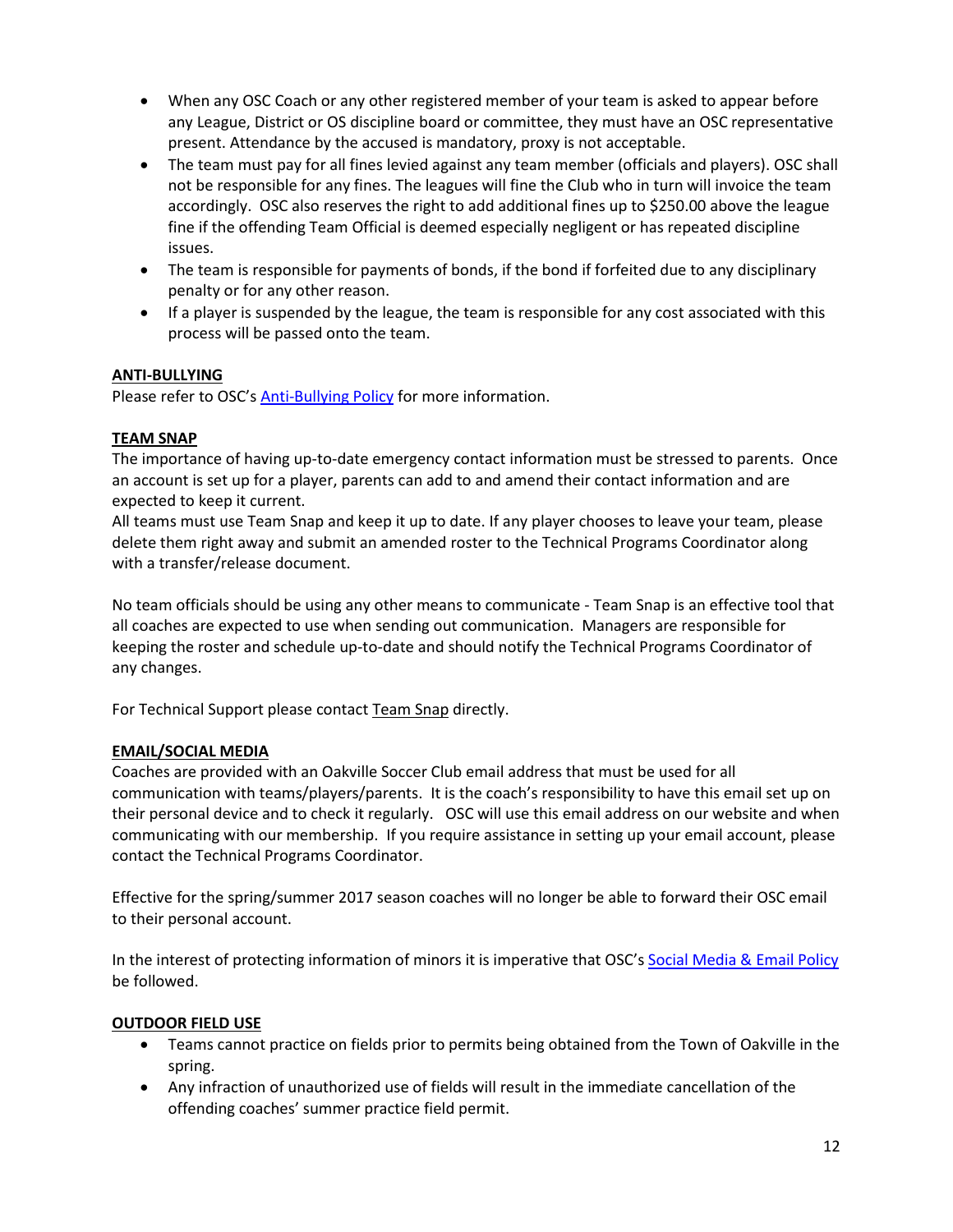- OSC assigned fields for exhibition games must be reserved through the Scheduling Coordinator.
- Coaches must ensure that the field goals and player benches are safe before starting to train or play. Any field, goal, bench or even bleachers needing repair should be reported to the Club immediately.

## **TRAINING FIELD ALLOCATIONS**

Training fields will be allocated by the Technical Department. Should you wish to purchase additional training at outdoor grass/turf fields or school gyms, please contact the **Scheduling Coordinator** for field availability and costs.

For bookings at Pine Glen indoor facility please contact the **OSC Facility Manager**. A 10% deposit is required for any rental of the Pine Glen indoor fields.

### **CANCELLATION POLICY**

Please ensure you email the Schedule Coordinator no later than the day of rental, stating you will not be utilizing the field. If emails are received after the date of rental, the team will still be responsible for the charges.

**Please note that the Town of Oakville/OSC reserves the right to cancel a permit/booking at any time and will act in due diligence to inform teams as soon as possible.**

### **EQUIPMENT**

- Each RDP team will be provided with four corner flags.
- A post-dated team cheque is required for corner flags. You will be notified where/when to pickup your equipment.
	- $\circ$  4 corner flags \$100
	- o Mesh for goals \$50/per net (optional for practices)
- Post-dated cheques should be dated October  $15<sup>th</sup>$  and made payable to Oakville Soccer Club.

#### <span id="page-12-0"></span>**PINE GLEN SOCCER CENTRE**

For bookings at Pine Glen indoor facility please contact the OSC Facility Manager. A 10% deposit is required for any rental of the Pine Glen indoor fields.

#### **CANCELLATION AND CHANGE POLICY**

Any cancellation made 48 hours prior to the date of rental will get a full refund. Teams are permitted to change their field times at Pine Glen indoor turf to any open time slot on the same day or any day prior to the initial rental day, at no coast.

#### **PINE GLEN SOCCER CENTRE**

**INDOOR FACILITY ETIQUETTE – All players, parents/spectators and team officials are expected to adhere to the following:**

- 1. Players must **not** enter the field until their session is set to begin. If the session starts at 6pm you may not enter the field until five (5) minutes prior to 6pm.
- 2. Please exit through Field D at the end of your training session this includes all equipment.
- 3. You must **leave the field promptly at the end of your session.** For example, if your training session is from 6-7pm, players and all equipment must be off the field at 7pm sharp – including all equipment. Do not allow players to linger or have meetings on the field or at the side of the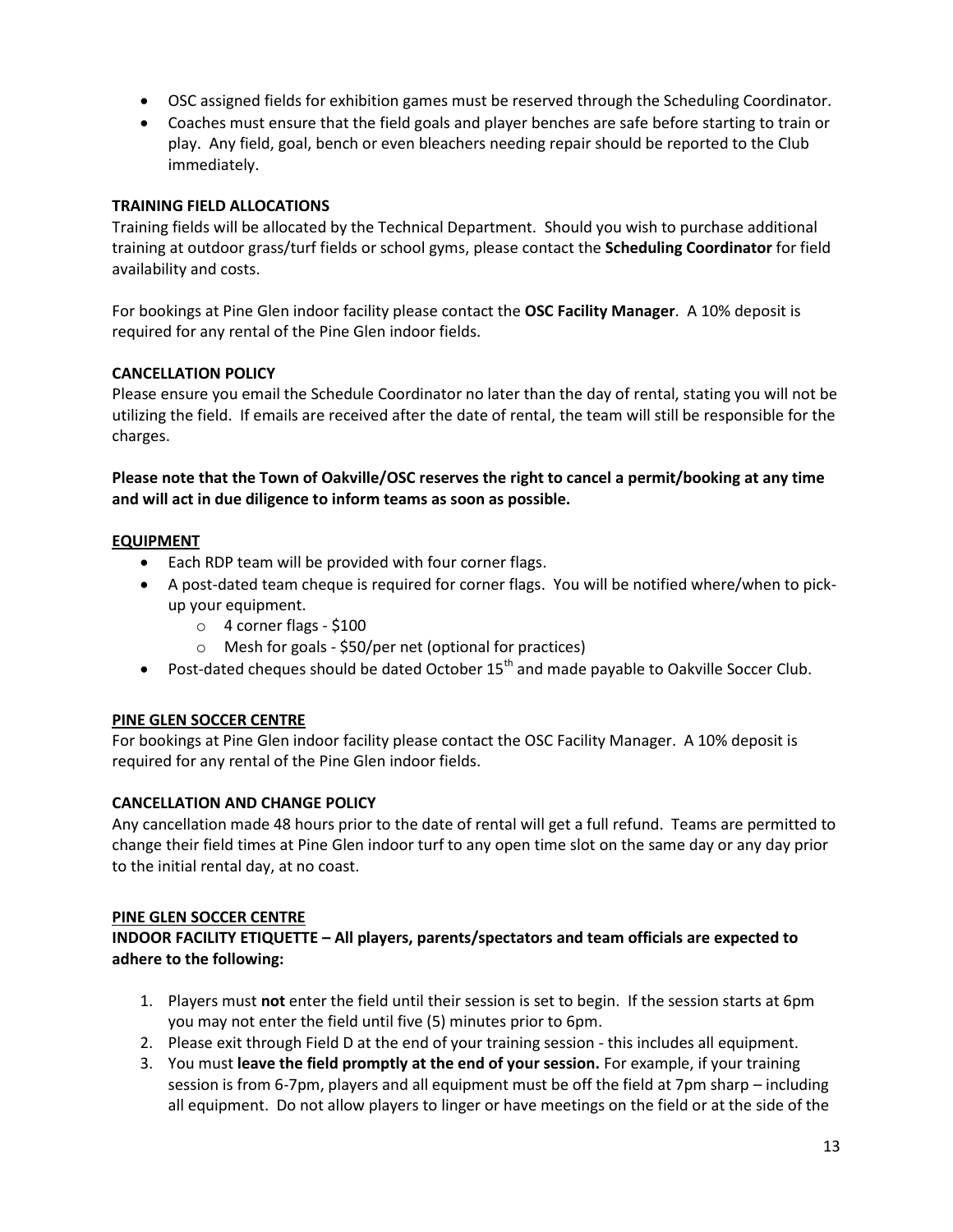field; exit the field completely. This is for your safety and the safety of the next user group. If you wish, you may use a vacant change room or book a meeting room to have a gathering.

- 4. If you have borrowed or moved equipment, please have that equipment back to its original place **by the end of your session,** not *after* your session has ended.
- 5. If required by the next group, dividers must be down **by the end of your session**, not after your session has ended. Please do not have anything in the middle of the field such as bags, water bottles etc. This will help the facility staff put the dividers down in a timely manner.
- 6. Reminder: when dividers are going up or down, it is a safety hazard to have players, coaches and managers go under the dividers. **This is strictly prohibited**.
- 7. If any changes to field set up are required please contact the Facility Manager the day before so Staff are aware and can manage their time accordingly.
- 8. Absolutely no liquids or food, other than water, are allowed on the fields.
- 9. **Players should be told to carry their soccer balls in the hallways.** Business is being conducted by the front desk, and other staff in the facility including our three meeting rooms. It is a not only noisy but a safety hazard as there are glass frames/photos and memorabilia lining the hallways.
- 10. **Parents and guardians are not permitted on the turf fields unless expressly permitted by the Coaches or Technical Department.**

Please note that OSC reserves the right to cancel a booking at any time and will act in due diligence to inform programs as soon as possible.

### <span id="page-13-0"></span>**MEETING ROOM USE**

Teams that require meeting space at the Pine Glen indoor facility can request at no cost. Cancellations must be received 48 hours in advance. Any team who does not cancel within the guideline will be charged the maximum rental fee of \$350.

For booking inquiries/availability, please contact the OSC Facility Manager.

#### <span id="page-13-1"></span>**PRIVATE RENTALS**

Any team that arranges its own fields/facility privately may do so with OSC insurance coverage. Please email the Director of Finance and Human Resources for details on how to proceed.

#### <span id="page-13-2"></span>**GYM RENTALS**

Gyms will be allocated by the Technical Department. Should you wish to purchase additional gym time please contact the Scheduling Coordinator for availability. The [OSC Gymnasium Request Form](http://www.oakvillesoccer.ca/images/publications/2016/ADP-RDP/docs&forms/gym-rental-request-form.pdf) will need to be submitted.

#### **CANCELLATIONS**

The Town must be received cancellations 4 days in advance. If you know that you will not be using your allocated gym for a period of time, PLEASE advise the Scheduling Coordinator ASAP or will be charged any applicable fees.

When contacting the Scheduling Coordinator, please include your team name in the subject line (e.g. "Boys 2003B Team - North Park Rental."

For all invoices & account inquiries, please contact our Finance Department.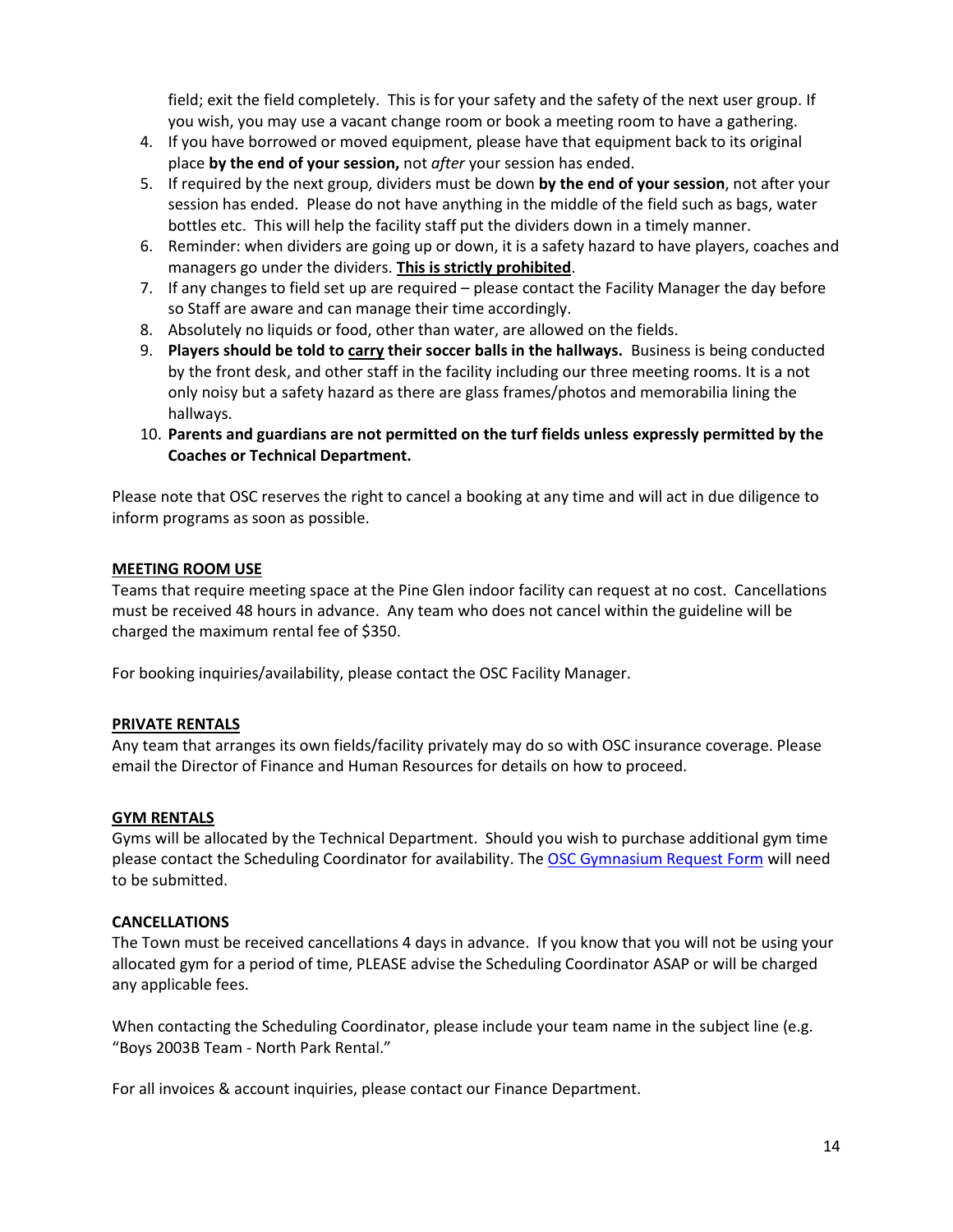## <span id="page-14-0"></span>**GATE & LIGHT CODES**

During the spring/summer season, teams may require gate and light codes to open field gates and operate the lights at the lit fields. Teams should to contact the Scheduling Coordinator during office hours if they require this information.

## <span id="page-14-1"></span>**FIELD CLOSURES**

In the event of inclement weather, where the Town of Oakville deems usage of fields a safety hazard, teams will be notified by the Scheduling Coordinator. The Town also advises to check their website for the most up to date information on field closures.

### <span id="page-14-2"></span>**ONTARIO CUP**

Rules and regulations – please see the OS website for full details

- All A teams are permitted to register and the fees will be reimbursed.
- All B teams, in OPDL age groups, are permitted to register and the fees will be reimbursed.
- B teams not in OPDL age groups, will be permitted to register **with the approval of the Senior Technical Director**.
- Teams must be sure that they can meet all responsibilities associated with entering the Ontario Cup (i.e. travel may be required to places such as Thunder Bay, Sudbury, Windsor and Ottawa).
- Each team will be held accountable for any fines associated with the Ontario Cup, including fines for not participating.
- Once a team has been accepted into the Ontario Cup tournament, the team contact will receive tournament documentation from the OS. It is your responsibility to read the documentation carefully. Maps, referee fees and procedures are all listed in this document.
- Travel applications are not required for Ontario Cup in CTMS

#### **TOURNAMENT PARTICIPATION**

Teams who wish to participate in tournaments outside the Province must receive prior written approval from the Senior Technical Director. Participation in such tournaments must have a clear benefit to the development of the team's players and must be in an LTPD compliant event. Recommended purposes for tournaments are for preseason preparation and university showcases.

The teams are permitted a certain number of tournaments based on their age:

- U13-U14: three tournaments within a season
- U15-U17: as necessary for showcasing purposes

If approval for participation is granted, the necessary travel permits and documentation must be sought from the District. Please contact Dianne Sporcic for more specific information.

Any individual player interested in guest playing with an outside club requires permission from their coach and the Senior Technical Director. They must obtain a TRP form from the club.

Links to all approved Ontario tournaments are found at: <http://www.ontariosoccer.ca/Lists.htm>

## <span id="page-14-3"></span>**SHOWCASE EVENTS (U15-U18)**

The Technical Department will help identify Showcase Events that reflect the standard of playing ability and league of each team. Teams that are approved to attend Showcase events must prepare their team and individual profiles.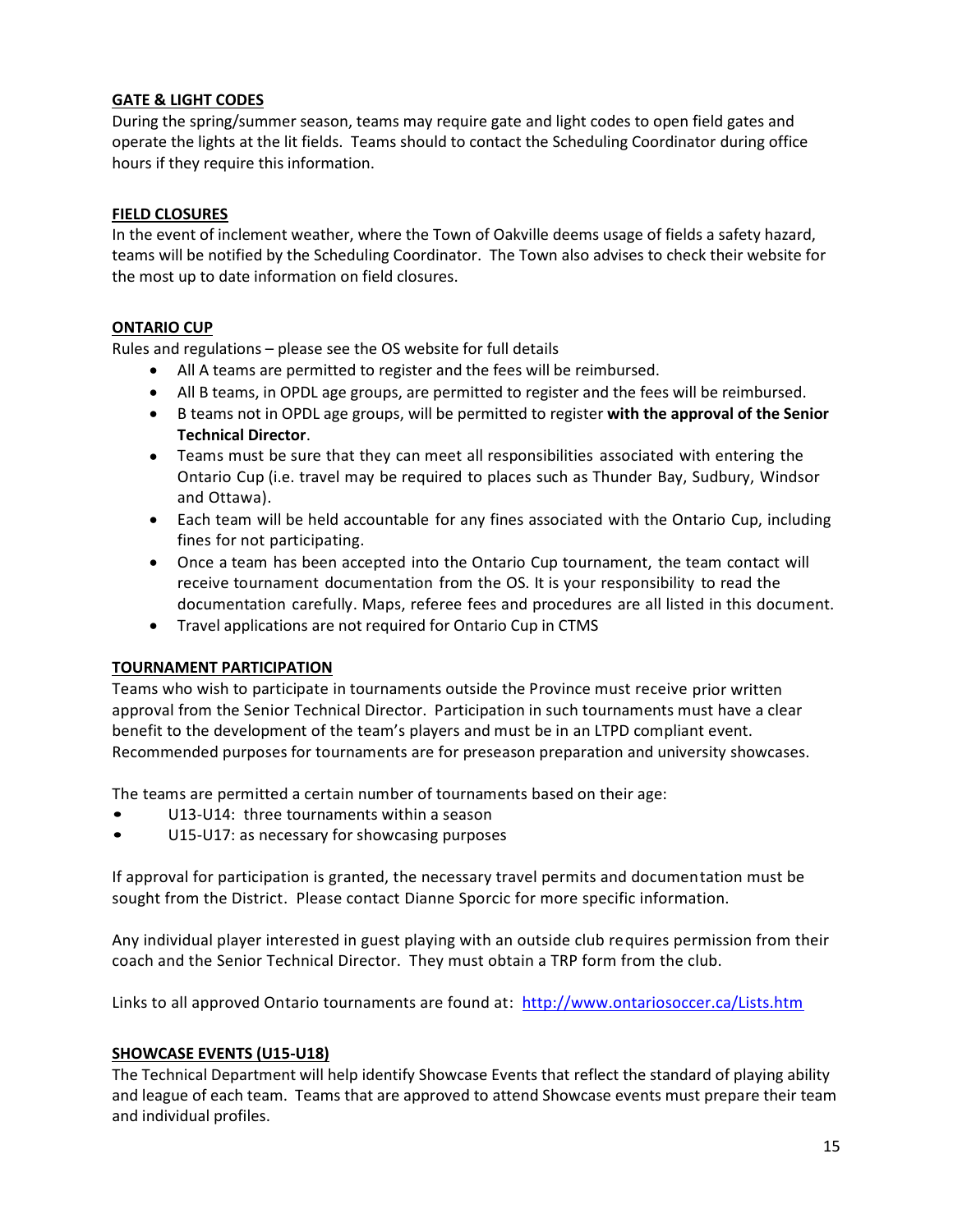## **TRAVEL AND EXHIBITION GAMES**

\*\***NEW in 2019**: Any team approved to travel outside of Ontario will be required to have an OSC fulltime staff member attend the event and be a representative of the club. Teams will bear the cost of travel & accommodation of the staff member. Exceptions will be at the discretion of the Senior Technical Director.

All travel and exhibition games **require the approval** of the Grassroots Program Manager. Please contact directly for more information on the guidelines. The travel policy, if applicable, can be forwarded as a separate document.

#### **General Guidelines**

For teams entering tournaments, or playing in exhibition games that are NOT within the Peel Halton District (PHSA), a travel permit is required. These permits are now being processed online. Note: Valid player cards are required by the District before travel permits are approved.

Prior to applying for a travel permit outside of Ontario, the Head Coach of the team planning such participation must get a written permission from the Senior Technical Director.

- 1. If the team is traveling to a tournament, the team will bear the cost of accommodations for the Coach. Further expenses of the Coach, in relation to travel, can be paid for by the team at its discretion, but payment must be pre-approved by the Senior Technical Director.
- 2. Teams are not permitted to remunerate any coach directly without the express written permission of the Senior Technical Director.
- 3. International travel and associated fund raising must have approval from the Executive Director, Director of Finance and the Senior Technical Director.
- 4. An application for a travel permit that conflicts with Ontario Cup and/or Elite Camps will not be approved by the Senior Technical Director.
- 5. Coaches of teams traveling need to supply parents and players with an OSC Rep Team Travel [Rules & Responsibilities Form](http://www.oakvillesoccer.ca/images/publications/2017/adp-rdp/policies-documents/osc-rep-team-travel-rules-&-responsibilities-form.pdf) which needs to be signed by the participants prior to the trip. The coach and/or manager will be responsible for keeping copies of the signed letters during the trip.

## **Travel Guidelines**

- On the field and off the field professional behavior will be expected and monitored at all times. A professional attitude, appearance and manners are expected at all times and will be enforced.
- A dress code will be enforced by all teams when traveling. Players will be expected to wear appropriate clothing, in good condition. Inappropriate or suggestive clothing is not acceptable. We consider our players to be high performance athletes representing OSC and expect them to act accordingly.
- All players will be staying at the same hotel unless given special permission by the Head Coach.
- **U13–U17:** While staying at the hotel each player will be accompanied by a parent/guardian in a room (with a minimum 2:1 player to parent ratio).
- **U18 + players will be two players in a room (based on hotel rules and regulations).**
- **Parents travelling must reside at the same team hotel accommodations.**
- Any players leaving hotel property, at any time, must have a parent chaperone and be granted permission from the Head Coach.
- Any use of hotel facilities (pool, fitness room, etc.) shall be approved by the Head Coach and will always have an adult supervisor.
- All players are to remain on hotel property, unless approved by the Head Coach, and to abide by all hotel and team travel rules as outlined by the Head Coach.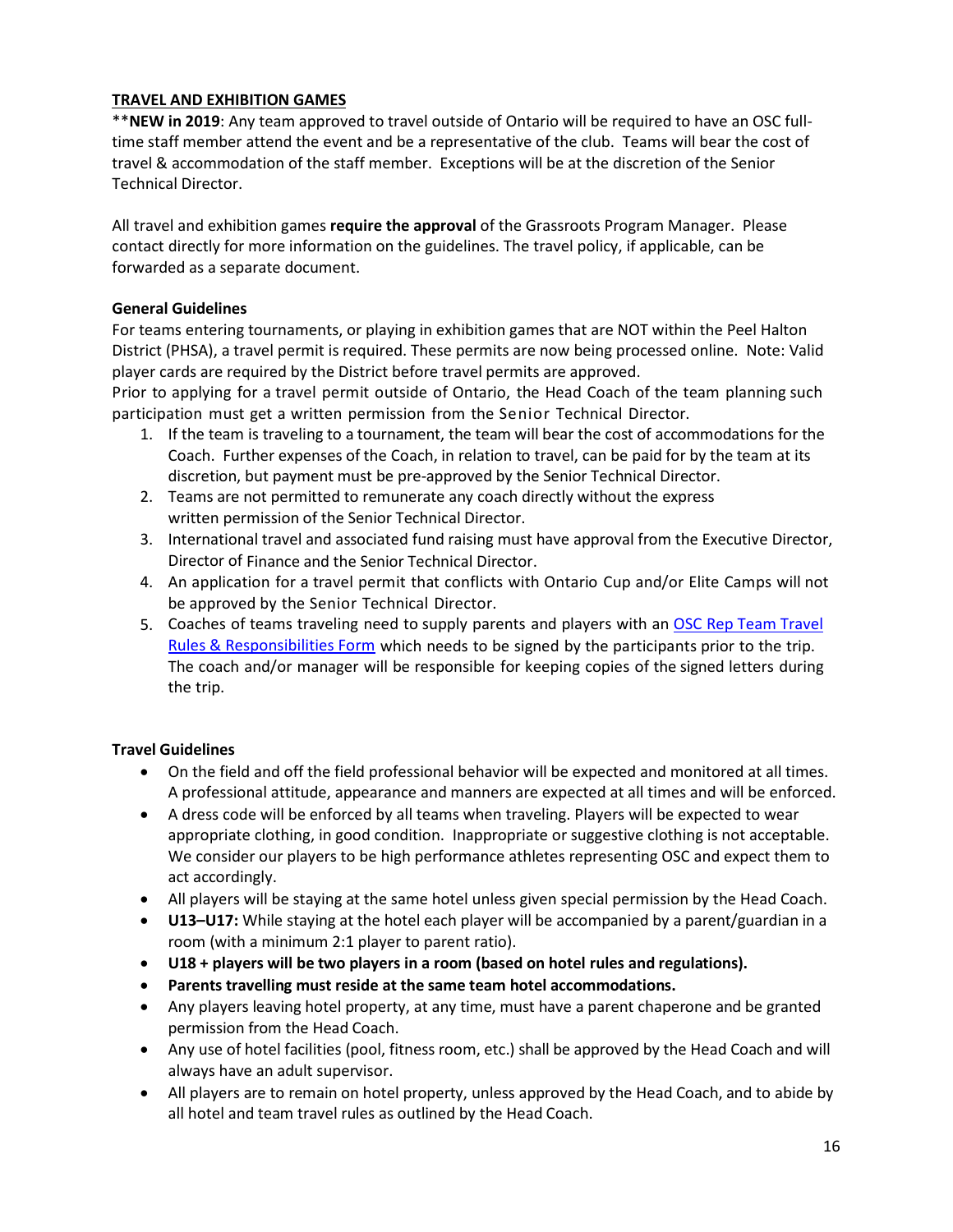- All players are to be accompanied by at least one teammate at all times when moving around the hotel property. No players are to walk around the hotel property unaccompanied even for very short distances for whatever reason. This to be strictly enforced and is for the safety and security of the players.
- Players are to understand that the primary reason for travel is to play soccer, be competitive and to develop their skills. Extracurricular activities will be at the discretion of the Head Coach and will ensure that player performance is not compromised due to poor rest/sleep, inadequate meals or over exertion at non-soccer related activities.
- All players are expected to respect not only the opposition but also all the opposition's facilities. This includes cleaning up the bench area after all games and keeping the opposition facilities in the state they were found. Disrespect of the opposition or their facilities will not be tolerated.

## **Discipline and Behaviour**

- Use of alcohol, tobacco or illegal substances or possession of a substance will not be tolerated and is cause for immediate dismissal.
- Persistent, irresponsible and disrespectful behavior to teammates, coaching/team staff, parents or others is cause for dismissal.
- Destruction of property or violation of provincial or other laws is cause for dismissal.
- Failure to comply with any and all team rules (curfew, attendance, dress code, schedules) is cause for disciplinary action.
- Opposite gender in player rooms, without adult supervision, must not be tolerated.
- Mandatory curfew and lights out will be set by the Head Coach and will be enforced. If curfew rules are not followed, then the Head Coach has the ability to bench that player.
- Each player must submit their room number to the Head Coach and Team Manager for records.
- For social media etiquette please refer to OSC's [Social Media & Email Policy.](http://www.oakvillesoccer.ca/images/publications/2015/Club-Info/osc-social-media-and-email-policy.pdf)

## **At Home Exhibition Games**

Permission is required, in advance, if a visiting team from outside PHSA will be playing an Exhibition Game in Oakville. An AHEG – application to host an exhibition game - must be submitted to the District for approval.

Full Match Official crews are necessary (one middle and two assistants) and are at the expense of the team. Please contact the Referee Development Manager for details.

## **Out-of-Province Travel**

All travel outside of the Province must be pre-approved by the Senior Technical Director. Teams that attend a tournament or exhibition game out of our District, without a travel permit, will be subject to fines and suspension. Teams will not be covered by insurance. Any resulting liability will be the sole responsibility of the Head Coach. Note: **ALL** fines are passed on to the team.

To meet OS required timelines, travel applications must be submitted via CTMS as follows:

- Tournaments in Ontario 7 days
- $\bullet$  Out-of-Province Travel  $-15$  days
- $\bullet$  To the USA 15 days
- Travel outside of Canada and the USA 45 days
- Exhibition games in Ontario (between Ontario teams) 7 days
- Exhibition Games Inter provincial 15 days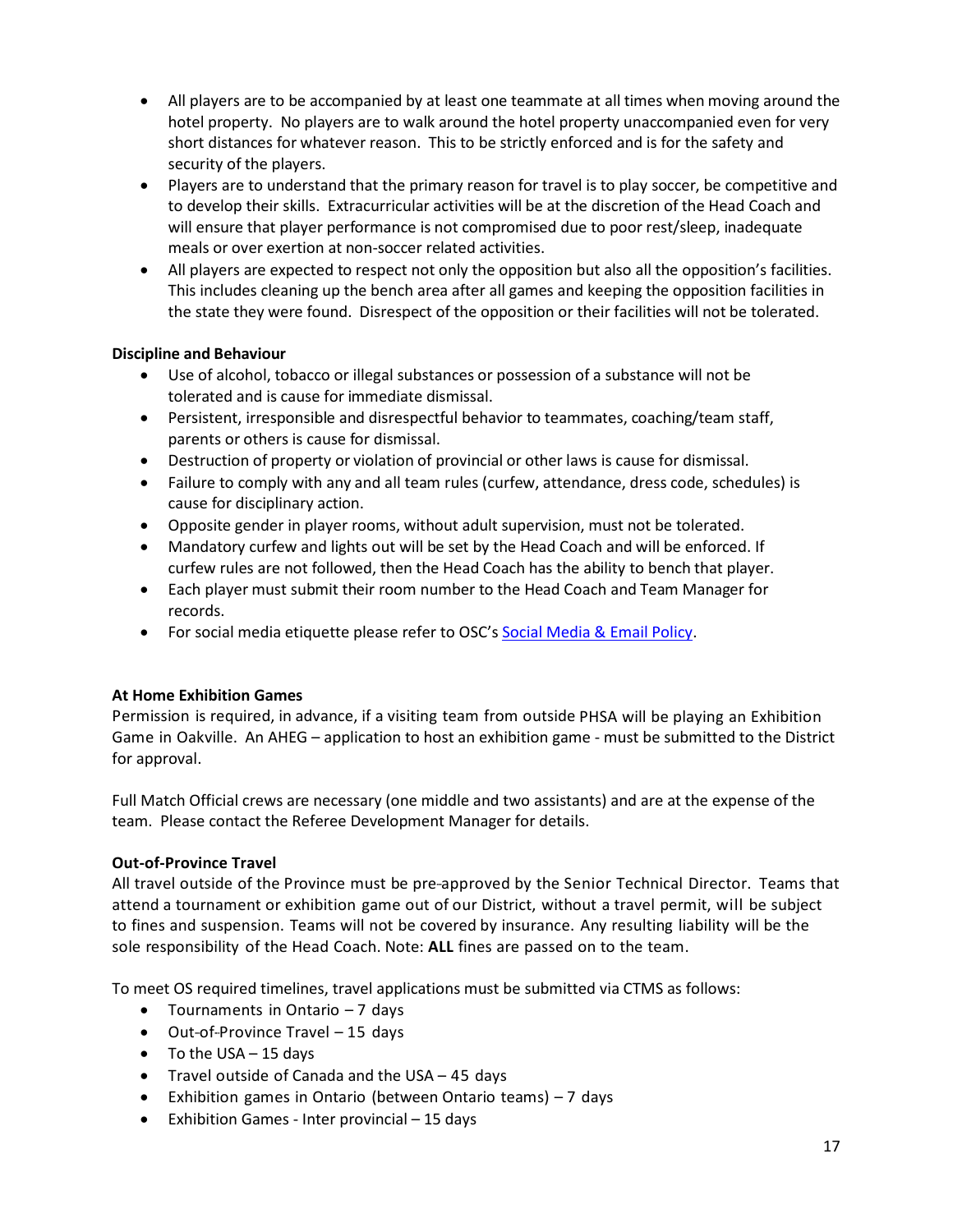- Exhibition games to United States 15 days
- Exhibition games in Ontario (Int'l teams) 30 days

## <span id="page-17-0"></span>**PLAYER INSURANCE COVERAGE**

OSC has acquired insurance for all registered players in the Club participating in OS sanctioned activities, such as games and training. Guest players practicing, or trying out through the season, must be formally identified and must complete a waiver form.

Ontario Soccer's [Insurance Coverage](https://www.hubinternational.com/programs-associations/ontario-soccer-association/) will commence on the day the completed registrations, acceptable to the District Registrar (PHSA), are validated in the District Office.

The OSC's insurance coverage will commence on the receipt of completed registration (online or in person), including payment to the OSC. For more information see OSC's [Insurance Policy.](http://www.oakvillesoccer.ca/images/publications/2015/Club-Info/osc-insurance-policy.pdf)

The claim forms are available on both Ontario Soccer and OSC websites. They should be sent to the address indicated on the form.

If you have any questions regarding insurance, please contact the Director of Finance and Human Resources.

#### <span id="page-17-1"></span>**FINANCES**

Team budgets are created using the [Financial Statement Template](http://www.oakvillesoccer.ca/images/publications/2017/adp-rdp/team-financial-template.xlsx) and must be submitted to the parents.

All teams must submit a financial statement of the previous year's revenues and expenses by October 31st to the Director of Finance and Human Resources.

Each team will create and submit a budget of expected expenditures to parents before the first team practice or during the pre-season parents' presentation.

Players are to be charged enough to cover

- **•** Travel fees
- Tournament fees
- Call up uniforms (if required)
- Practice Equipment
- Miscellaneous supplies

Teams need to budget for yellow and red card fees, to be billed at the end of the year. Money **must** be held back for this.

At the beginning of the season parents are to receive a clear outline of the team's policy regarding the spending of monies from sponsors and fundraising activities.

#### <span id="page-17-2"></span>**BANK ACCOUNTS**

- Bank account name must represent the gender and year of birth. For example: OSC Girls 2008 A/B/C.
- Coaches are responsible for appointing a person to oversee the team finances and accountability for the good financial health of the team.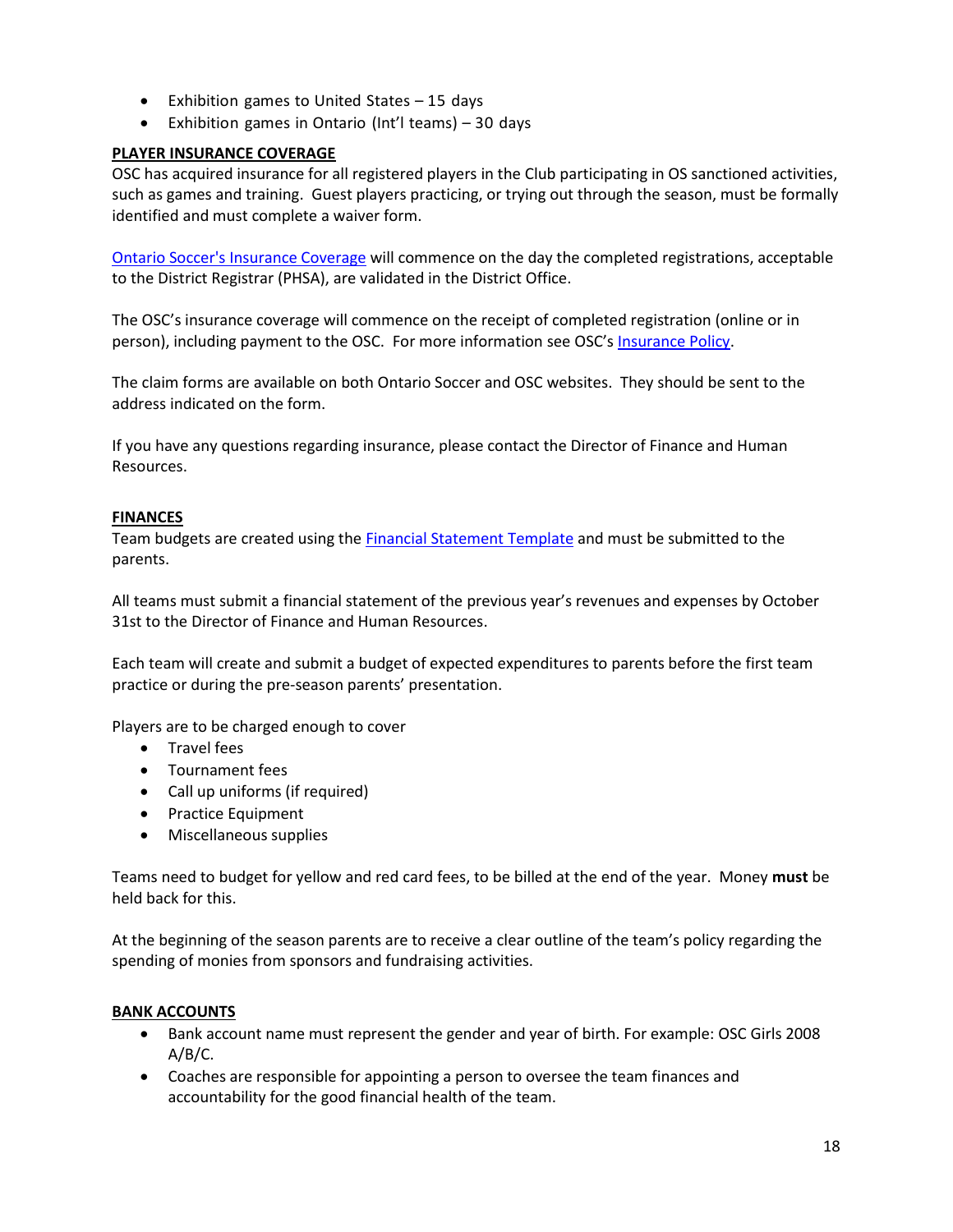- All teams must open their bank account at an OSC approved banking institution. The Director of Finance and Human Resources can provide a list of approved institutions.
- Teams are responsible for all bank charges/fees.
- **All team fund withdrawals are to have two authorized signatures. OSC staff, Coaches, Assistant Coaches and those affiliated with the OSC/Coaching staff (i.e. spouses) cannot be a signatory for their team.**
- Any monies obtained through sponsorship or fundraising activities must be used for the purpose they were intended, and may not be refunded to the families at the end of the season. If a player decides to leave the Club, or is released from the team, no sponsorship or fundraising monies are entitled to them for reimbursement.
- Teams may carry over no more than \$250 per year to the next (i.e. spring/summer to fall/winter) season. Exceptions need to be approved by the Director of Finance and Human Resources.
- **Any equipment purchased through team funds remains the property of the team.**

### <span id="page-18-0"></span>**FEE ASSISTANCE AND PAYMENT PLANS**

OSC offers a fee assistance program for **Oakville residents only**. For more information please see OSC's [Fee Assistance Policy](http://www.oakvillesoccer.ca/images/publications/2015/Club-Info/osc-fee-assistance-policy.pdf) or have families contact the Director of Finance and Human Resources for information on payment plans and other assistance options.

### <span id="page-18-1"></span>**REFEREE FEE REIMBURSEMENT**

Referee fee reimbursement is provided for all regular league and league cup games. It does not include tournaments or exhibition games. Please fill out and submit the [Referee Fee Reimbursement Sheet](http://www.oakvillesoccer.ca/images/publications/2015/ADP-RDP/Docs-Forms/2015rep_ref_feereimbursement.pdf) to the Director of Finance and Human Resources, along with your regular league schedule to be reimbursed. Please make sure that you provide your **entire** schedule (including both home and away games.) Note: all referee reimbursement cheques will be made payable to the team not an individual.

**For A teams (and B teams in OPDL age groups) who participate in the Ontario Cup – the referee fees can be claimed also. Teams can claim for the fees as they advance through the rounds.**

#### <span id="page-18-2"></span>**REFUND POLICY**

For more information please see OSC's [Refund Policy.](http://www.oakvillesoccer.ca/images/publications/2015/Documents-Forms/osc-refund-policy.pdf)

**Please make sure families are aware of this policy. Do not assume a refund maybe available.**

#### <span id="page-18-3"></span>**U21 LEAGUE FEE AND BOND POLICY**

All U21 teams must provide the club with a team cheque by the deadline communicated by the Club. This amount covers the cost of the league and bond. Once this cheque has been received, OSC will enter the team in the league and pay all fees. If the team does not participate in the summer OWSL or OSL, OSC will keep the funds to cover the charges assessed by the league. If the team does participate, the team will be reimbursed.

#### <span id="page-18-4"></span>**MEDICAL FORMS**

Each player must complete an OSC [Medical Form](http://www.oakvillesoccer.ca/images/publications/2015/ADP-RDP/Docs-Forms/player-medical-form.pdf) after fall/winter registration. A copy should be kept with the Coaches and Team Manager at all training sessions and games. After the spring/summer season the documents can be brought to the Club where they will be shredded. If parent wish to opt out of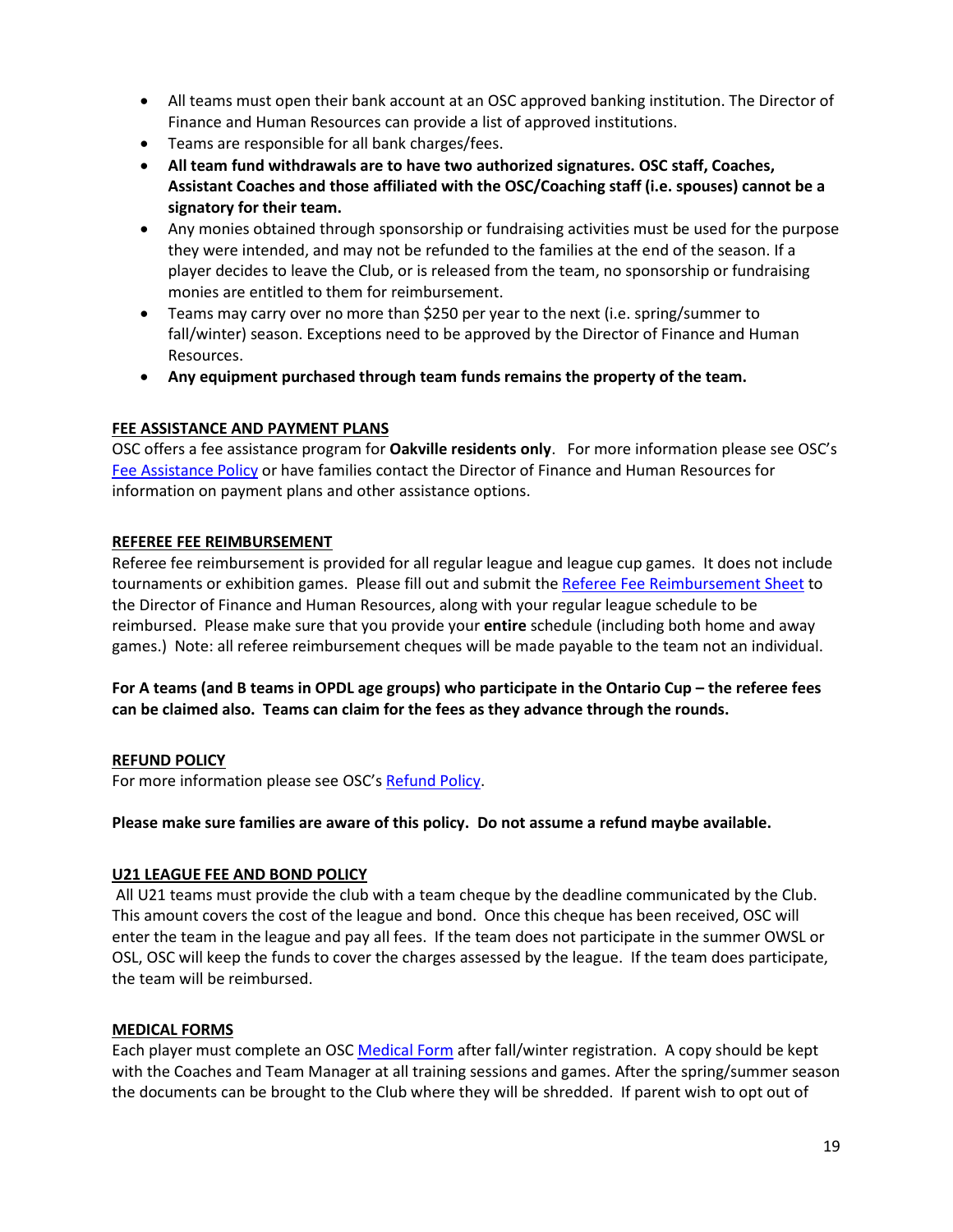completing a medical form for their child, then there is an opt out box on the form that they can check and sign. These should also be submitted to the Technical Department for our records.

#### <span id="page-19-0"></span>**FIRST AID REQUIREMENTS**

In review of the steady increase in the number of reported cases of injuries to players over recent years and to reinforce our commitment to the safety and security of our players the following criteria will be mandatory for all:

- All teams should have three (3) Team Officials trained in Standard First Aid Level C the Head Coach, the Assistant Coach and a Manager (even for male officials of female teams.)
- One (1) certified team official should be present at all training sessions, as well as games.

If you do not meet the above requirement OSC will run courses each year and will cover the cost of these courses for the following individuals:

- Head Coach
- Assistant Coach
- Manager

Certifications typically last three years depending on the organization that facilitated the course.

<span id="page-19-1"></span>Participants must pay the \$50 registration fees up front to ensure attendance and will be reimbursed after attendance and course completion is confirmed. A receipt should be sent to the First Aid Course Coordinator after the course for a refund.

Should individuals choose to attend a course outside the OSC – then OSC will only reimburse a maximum of \$50.

Any additional staff can partake in the courses at their own expense if there are spaces. First priority will be given to teams needing the minimum team officials to be certified.

The First Aid Course Coordinator, Katryna Indewey, can be reached a[t kindewey@oakvillesoccer.ca](mailto:kindewey@oakvillesoccer.ca)

#### **INCIDENT AND INJURY REPORTS**

OSC has implemented a[n Emergency Action Plan](http://www.oakvillesoccer.ca/images/publications/2016/club-info/org-policies/osc-coach-emergency-action-plan.pdf) to ensure that all coaches and team understand what is required of them in the event of an incident or injury during an OSC sanctioned game or practice.

Copies of the [Incident and Injury Report](http://www.oakvillesoccer.ca/images/publications/2015/Coaching-Resources/ADP-RDP/adp-rdp-incident-injury-report.pdf) must be submitted to the Technical Department and the original retained in the team file.

#### <span id="page-19-2"></span>**CONCUSSION MANAGEMENT**

Please refer to OSC's [Concussion/Return to Play Policy](http://www.oakvillesoccer.ca/images/publications/2016/club-info/org-policies/osc-concussion-return-to-play-protocol.pdf) for more information.

#### **SPONSORSHIP**

Reliance Home Comfort is OSC's exclusive development/competitive team partner. Their logo will be displayed on all home, away and practice uniforms.

As always, OSC has an agreement with a group of corporate partners to provide them with category exclusivity. Category exclusivity means that they are the only recognized sponsors of the Club in their respective industry.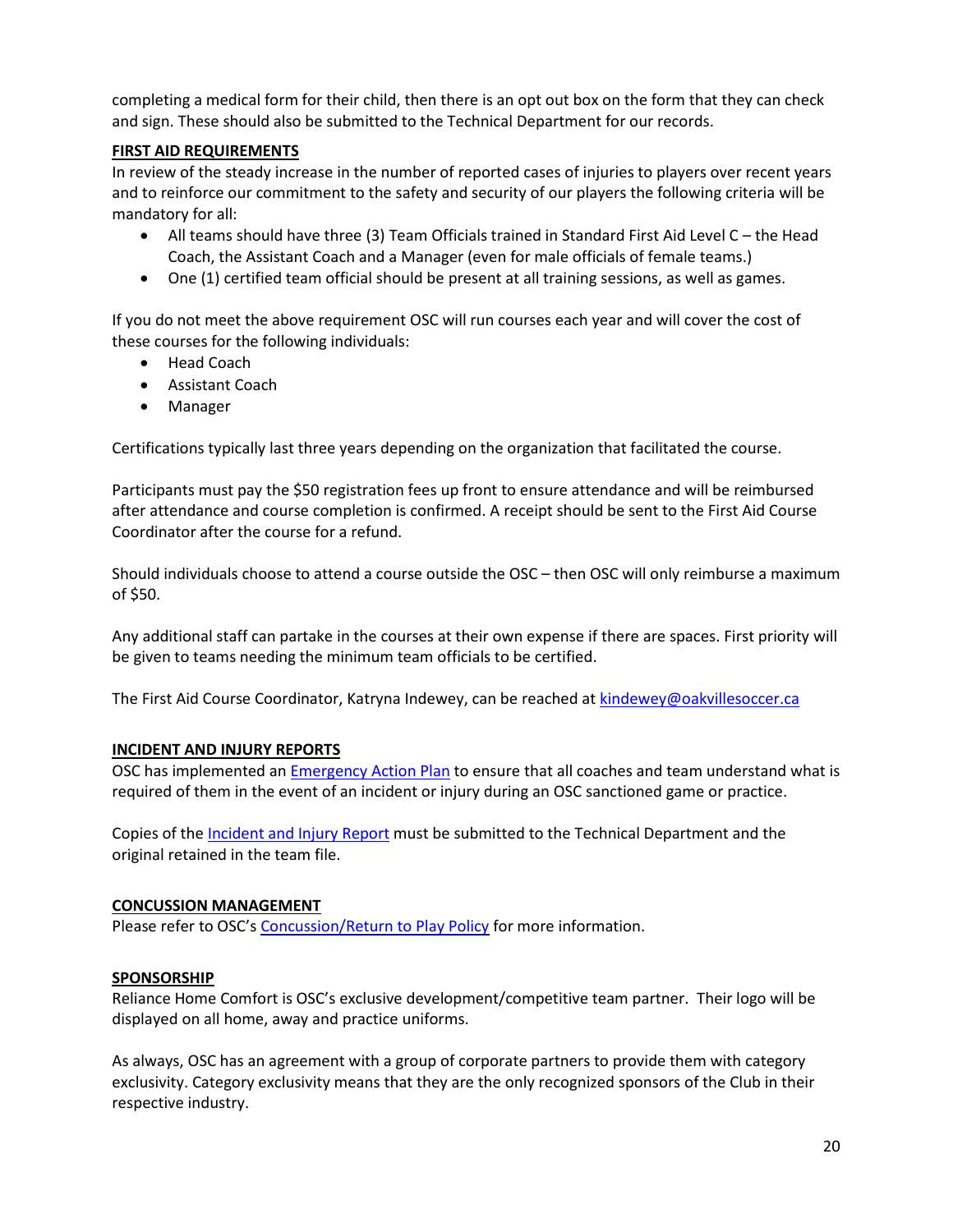Teams must refrain from getting sponsorships from competitors as this would be in violation of the OSC's existing agreement with these partners.

New for the 2019 outdoor season, INARIA is the official supplier of OSC's Advanced Development Program for game day and training uniforms.

Coaches and Team Officials are required to comply with OSC's dress code/sponsorship agreement and wear only our exclusive partners while coaching and or participating in OSC events.

Program sponsors' name(s) may only be placed on uniforms in a 2"x 4" area on either sleeve. Contact the Director of Corporate Sponsorships for sponsorship approval before any commitments are made.

Absolutely no modifications and no advertising is permitted on Club tracksuits.

Please contact the Director of Corporate Sponsorships [jneefs@oakvillesoccer.ca](mailto:jneefs@oakvillesoccer.ca) for any sponsorship inquiries and refer to OSC's [Sponsorship Policy](http://www.oakvillesoccer.ca/images/publications/2015/Documents-Forms/sponsorship-policy.pdf) for more information.

Any questions about Uniforms or Equipment should be directed to Dianne Sporcic [dsporcic@oakvillesoccer.ca](mailto:dsporcic@oakvillesoccer.ca)

#### <span id="page-20-0"></span>**FUNDRAISING**

Opportunities to fundraise are available for all RDP teams within the Pine Glen Soccer Centre (For example, bake sales and raffles.) Teams are to contact the **Director of Operations** for more information and to reserve your spot.

Please contact the **Director of Corporate Sponsorships** for any fundraising inquiries and refer to OSC's [Fundraising Policy](http://www.oakvillesoccer.ca/images/publications/2015/Documents-Forms/fundraising-policy.pdf) for more information.

#### <span id="page-20-1"></span>**PHOTOS**

Information regarding photo day will be sent out to teams in approximately May.

#### **INCLUSIONS**

Every RDP player will receive their team photo along with an individual photo. We advise teams to arrive in advance of their timeslot to make sure everyone is organized. There is only a need to complete the photo form if the player wishes to purchase additional items.

#### **WHAT TO WEAR**

All players must wear their OSC home uniform (white jersey, red shorts, white socks) with Reliance Home Comfort sponsorship screening and team staff must wear their appropriate Umbro coaching attire.

#### **PHOTO PICK UP**

The photos are delivered to the Pine Glen Soccer Centre. An email will go out to the teams when the photos are ready for pick-up. Whoever is nominated to pick them up must sign for them. The team is responsible for distributing to the players.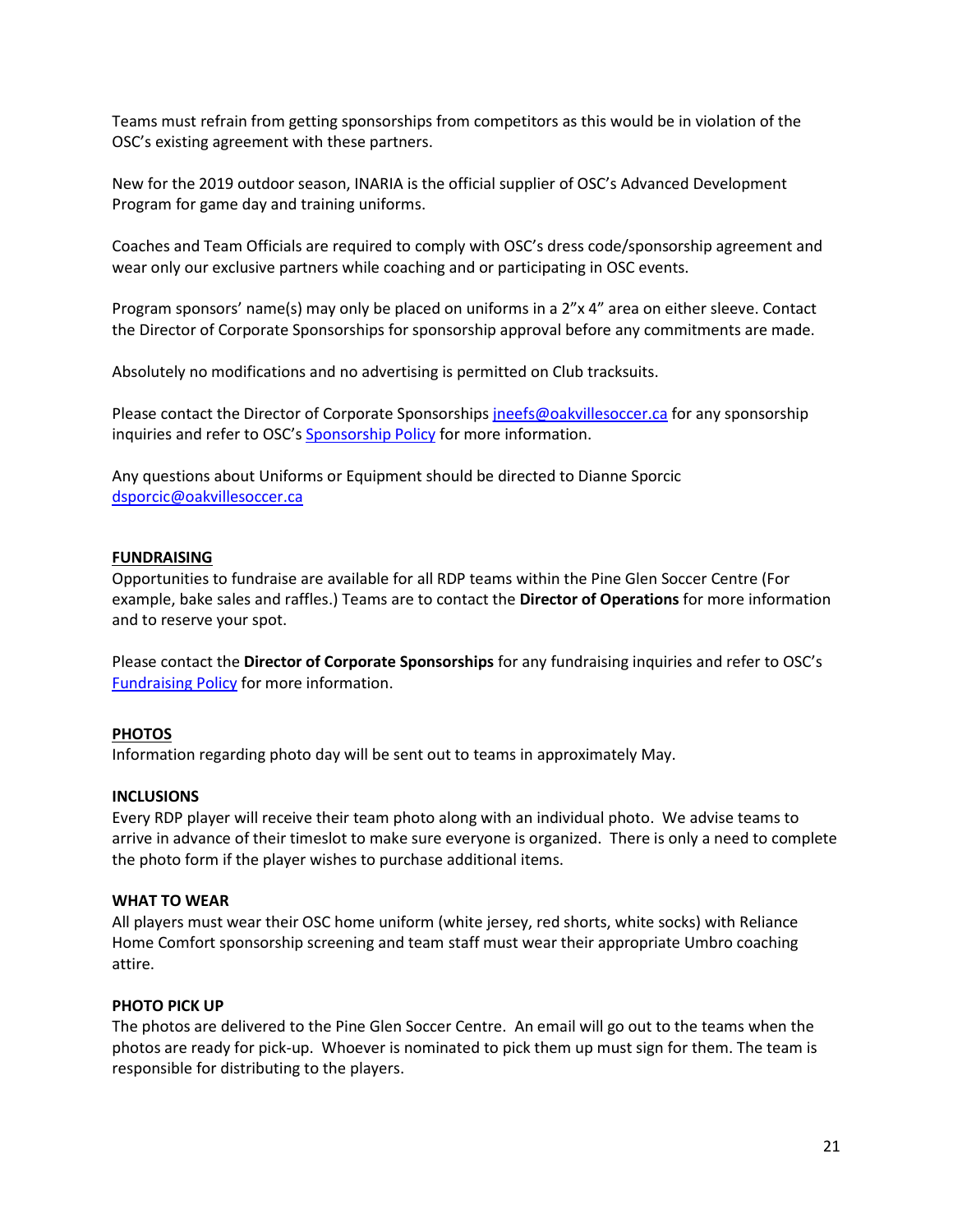#### <span id="page-21-0"></span>**TEAM SUCCESS STORIES**

OSC is pleased to celebrate the success of our teams/players/members by posting articles and photos on our website and submitting these stories to local publications.

- Do not contact local media outlets directly. Your success stories will be passed on to the media by OSC after they have been approved.
- Please submit your materials within **two days** of the event using th[e Rep Team Success Story](http://www.oakvillesoccer.ca/images/publications/2016/ADP-RDP/docs&forms/rep-team-success-story-submission-form.pdf)  [Submission Form.](http://www.oakvillesoccer.ca/images/publications/2016/ADP-RDP/docs&forms/rep-team-success-story-submission-form.pdf) Please ensure that all fields are filled out and all the necessary information is included on the form.
- Send your story to the Director of Marketing & Communications.
- Whenever possible, please submit a photo with your article. Keep in mind that photos should always be sent as a separate attachment. Photos for print publication must be high resolution and at least 1MB in size. You must indicate the full names of everyone in the photo from left to right.

OSC will pass on success stories to local media outlets, however publication of the article is at the media outlet's discretion. Sometimes there may not be room in the issue immediately following your submission, however, please continue to watch for your article as it will likely be published at a later date. OSC will strive to publish all stories on the Club's website and social media channels.

### <span id="page-21-1"></span>**COMMUNICATION**

In an effort to streamline communication please follow the chart below:

<span id="page-21-2"></span>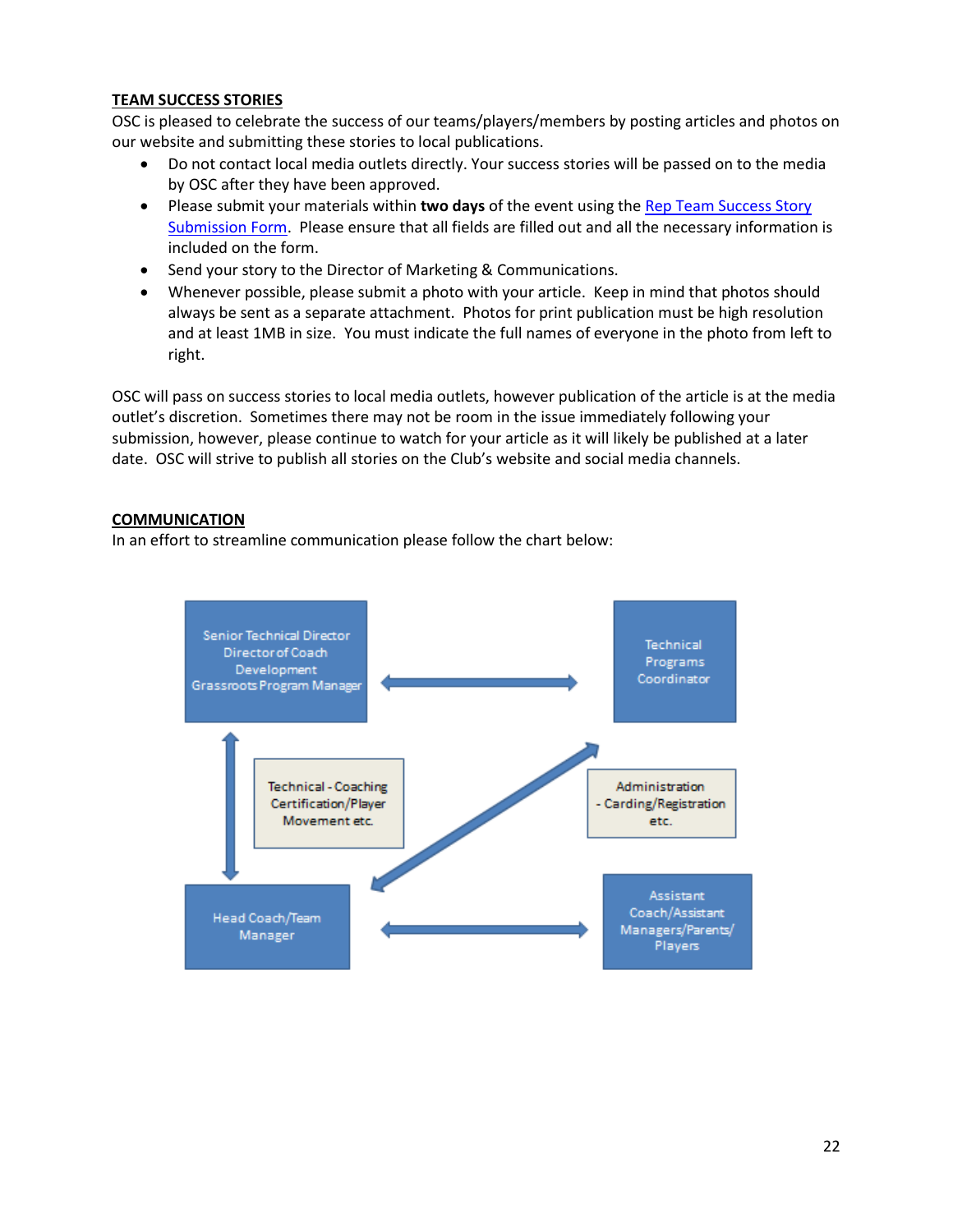## **OAKVILLE SOCCER CLUB STAFF CONTACTS**

Office Hours are 9am-5pm Monday to Thursday; Friday 9am-3pm

| <b>Name</b>                   | <b>Title</b>                                                   | Phone<br>905-849-4436 | <b>Email</b>                |  |  |  |
|-------------------------------|----------------------------------------------------------------|-----------------------|-----------------------------|--|--|--|
| <b>Executive</b>              |                                                                |                       |                             |  |  |  |
| David Harris                  | <b>Executive Director</b>                                      | Ext. 4444             | dharris@oakvillesoccer.ca   |  |  |  |
| <b>Technical</b>              |                                                                |                       |                             |  |  |  |
| Chris Grierson                | <b>Senior Technical Director</b>                               | Ext. 4447             | cgrierson@oakvillesoccer.ca |  |  |  |
| Mark Worton                   | Director of Coach<br>Development                               |                       | mworton@oakvillesoccer.ca   |  |  |  |
| <b>Gareth Davies</b>          | <b>Grassroots Program</b><br>Manager                           | Ext. 4453             | gdavies@oakvillesocccer.ca  |  |  |  |
| <b>Michelle Parato Schers</b> | <b>Technical Programs</b><br>Coordinator                       | Ext. 4446             | mparato@oakvillesoccer.ca   |  |  |  |
| <b>Richard Bowden</b>         | Referee Development<br>Manager                                 | Ext. 4428             | rbowden@oakvillesoccer.ca   |  |  |  |
| Nick Vetro                    | Youth House League &<br><b>Special Programs</b><br>Coordinator | Ext. 4459             | nvetro@oakvillesoccer.ca    |  |  |  |
| Derek Salvador                | Strength & Conditioning<br>Coach                               | n/a                   | dsalvador@oakvillesoccer.ca |  |  |  |
| John Moreira                  | Head Goalkeeper Coach                                          | n/a                   | technical@oakvillesoccer.ca |  |  |  |
|                               | <b>Marketing &amp; Communications</b>                          |                       |                             |  |  |  |
| Katryna Indewey               | Director of Marketing &<br>Communications                      | Ext. 4435             | kindewey@oakvillesoccer.ca  |  |  |  |
| <b>Joy Pearson</b>            | Director of Corporate<br>Sponsorships                          | Ext. 4433             | jpearson@oakvillesoccer.ca  |  |  |  |
| <b>Greg Sinclair</b>          | Marketing & Events<br>Manager                                  | Ext. 4431             | gsinclair@oakvillesoccer.ca |  |  |  |
| <b>Operations</b>             |                                                                |                       |                             |  |  |  |
| Lynn Joiner                   | <b>Director of Operations</b>                                  | Ext. 4443             | ljoiner@oakvillesoccer.ca   |  |  |  |
| David Zanic                   | <b>Facility Manager</b>                                        | Ext. 4454             | dzanic@oakvillesoccer.ca    |  |  |  |
| Victoria Jacobs               | <b>Scheduling Coordinator</b>                                  | Ext. 4429             | vjacobs@oakvillesoccer.ca   |  |  |  |
| Dianne Sporcic                | <b>Equipment Coordinator</b>                                   | Ext. 4430             | dsporcic@oakvillesoccer.ca  |  |  |  |
| <b>Scott Birkbeck</b>         | <b>Adult Programs</b><br>Coordinator                           | Ext. 4434             | sbirkbeck@oakvillesoccer.ca |  |  |  |
| <b>Finance</b>                |                                                                |                       |                             |  |  |  |
| Paula Lachance                | Director of Finance &<br><b>Human Resources</b>                | Ext. 4437             | plachance@oakvillesoccer.ca |  |  |  |
| JP Parisé                     | <b>Accounting Coordinator &amp;</b><br><b>Business Analyst</b> | Ext. 4449             | jparise@oakvillesoccer.ca   |  |  |  |